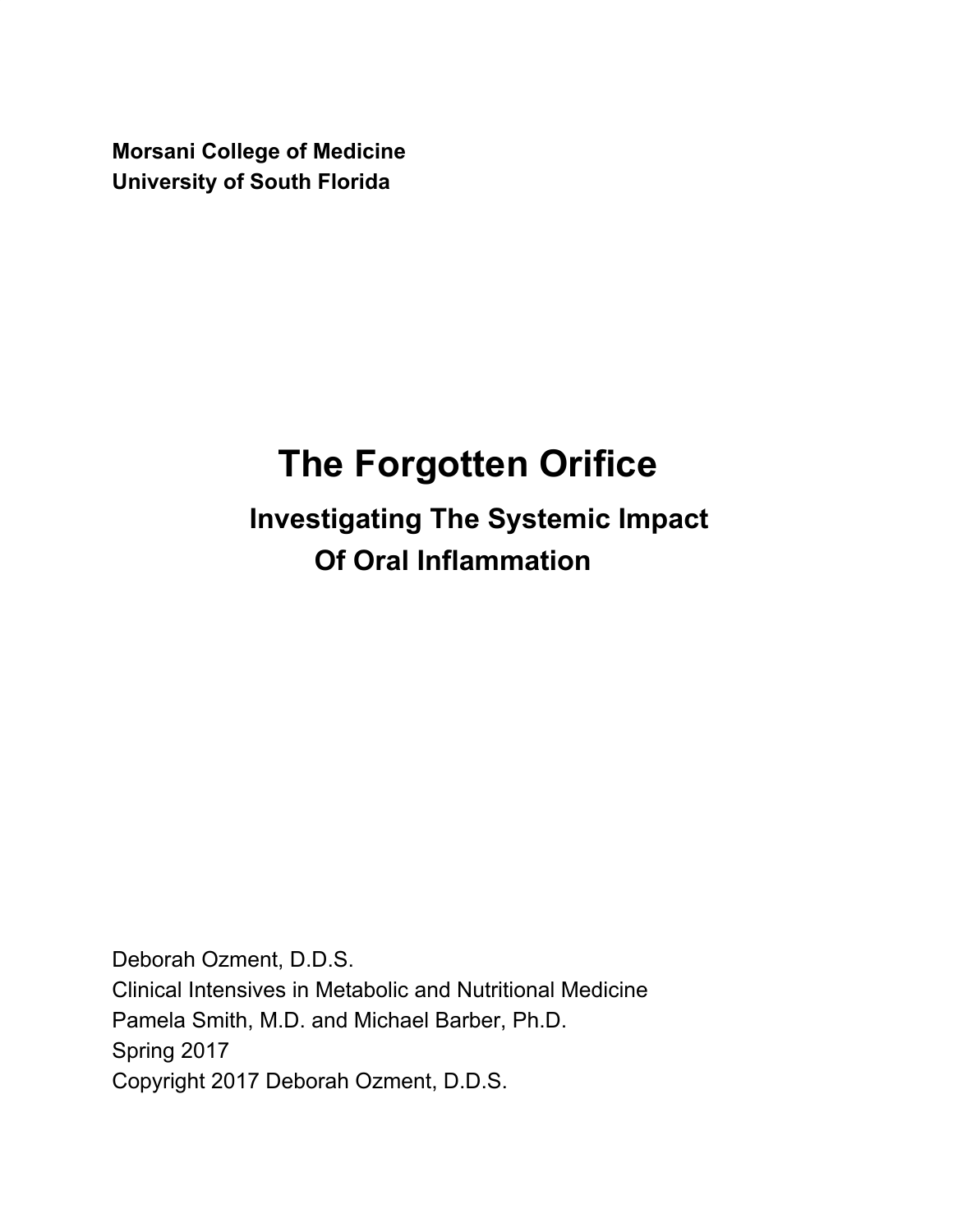## **TABLE OF CONTENTS**

| 1. Alzheimer's DiseasePages 7-10<br>3. Diabetes Type 2Page 11-13<br>4. Heart and Vascular DiseasePage 13-16<br>6. Pregnancy ComplicationsPage 17-18<br>7. Respiratory DisordersPage 18-19<br>8. Rheumatoid ArthritisPage 19-21 |  |
|--------------------------------------------------------------------------------------------------------------------------------------------------------------------------------------------------------------------------------|--|
|                                                                                                                                                                                                                                |  |
|                                                                                                                                                                                                                                |  |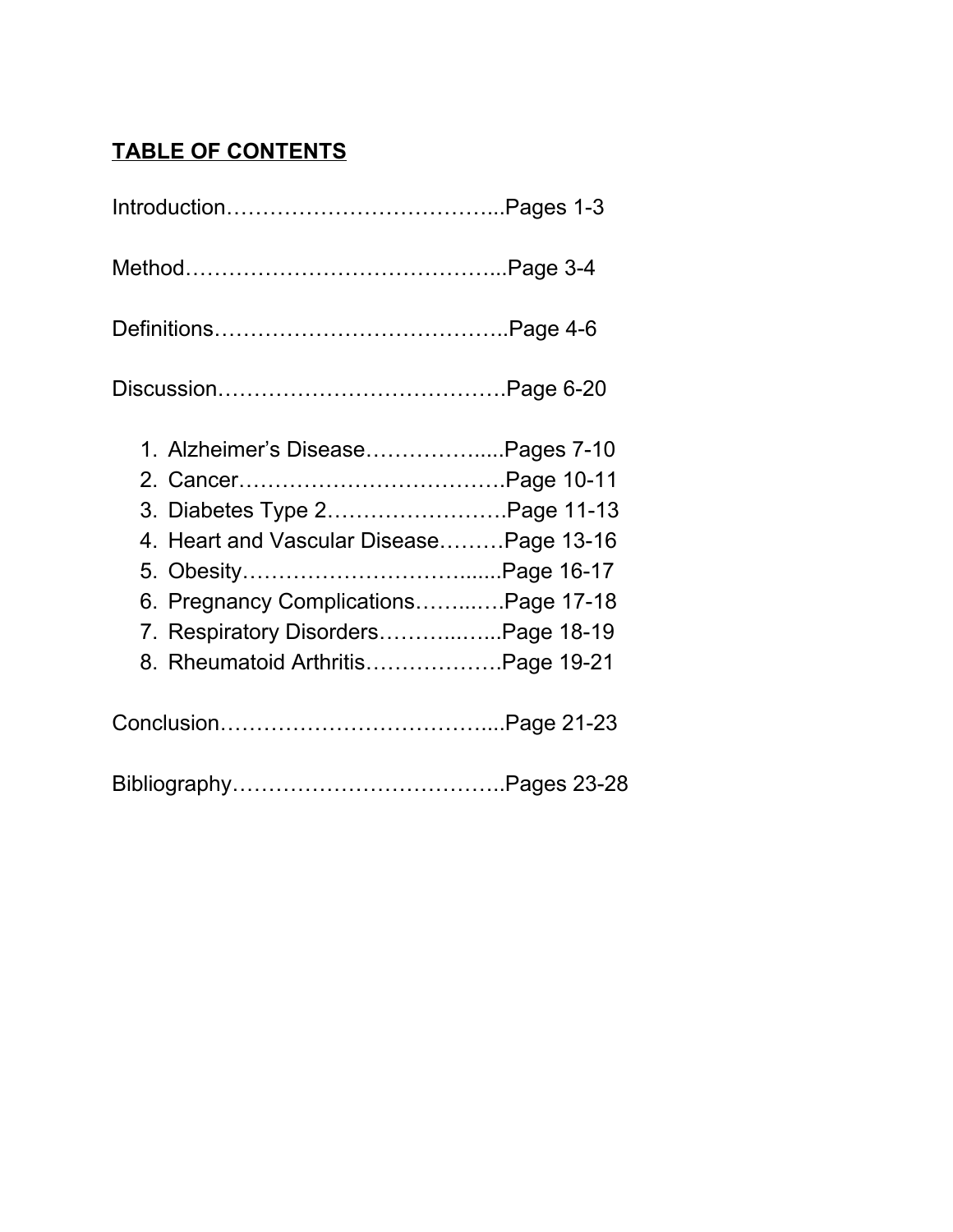## **THE FORGOTTEN ORIFICE**

## **INTRODUCTION**

The purpose of this paper is to document the impact of oral inflammation on the entire body and how treatment of Periodontal Disease is an important anti-aging strategy. The treatment of early, moderate, and later-stage Periodontal Disease is truly medicine from the "inside-out". The connection between oral health/disease and health/disease in the rest of the body is not just anecdotal. This paper will present basic evidence to show the researched correlations. I was absolutely amazed by the mountains of research, and I feel like these pages only touch the surface.

Chronic inflammatory diseases are increasing globally.(1) The enormity of the health care crisis is genuine and we have a tsunami of lifestyle disease complications on the horizon. Processed foods with poor nutrition, physical inactivity, and psychosocial stress are some of the primary behavioral risk factors. Oral inflammatory diseases such as Periodontal Disease are major components of this epidemic. Early intervention and treatment of oral inflammation increases a patient's life expectancy and quality of life. This is the inflammation that we can easily and relatively inexpensively identify and treat. Failing root canals are also major contributors but will be covered in this research paper only briefly.

The idea that the health or disease in the oral cavity influences overall general health is more than 2,000 years old. Hippocrates is said to have cured arthritis by removing an infected tooth. The concept that an infection in the mouth can influence distant sites was originated by American microbiologist and dentist, Willoughby D. Miller, in 1890.(2) This is the theory of an "oral focal infection," also known as the "oral sepsis theory" about which Dr. Miller wrote:

*"During the last few years the conviction has grown continually stronger, among physicians as well as dentists, that the human mouth, as a gathering place and incubator of diverse pathogenic germs, performs a significant role in the production of varied disorders of the body, and that if many diseases whose origin is enveloped in mystery could be traced to their source, they would be found to have originated in the oral cavity."*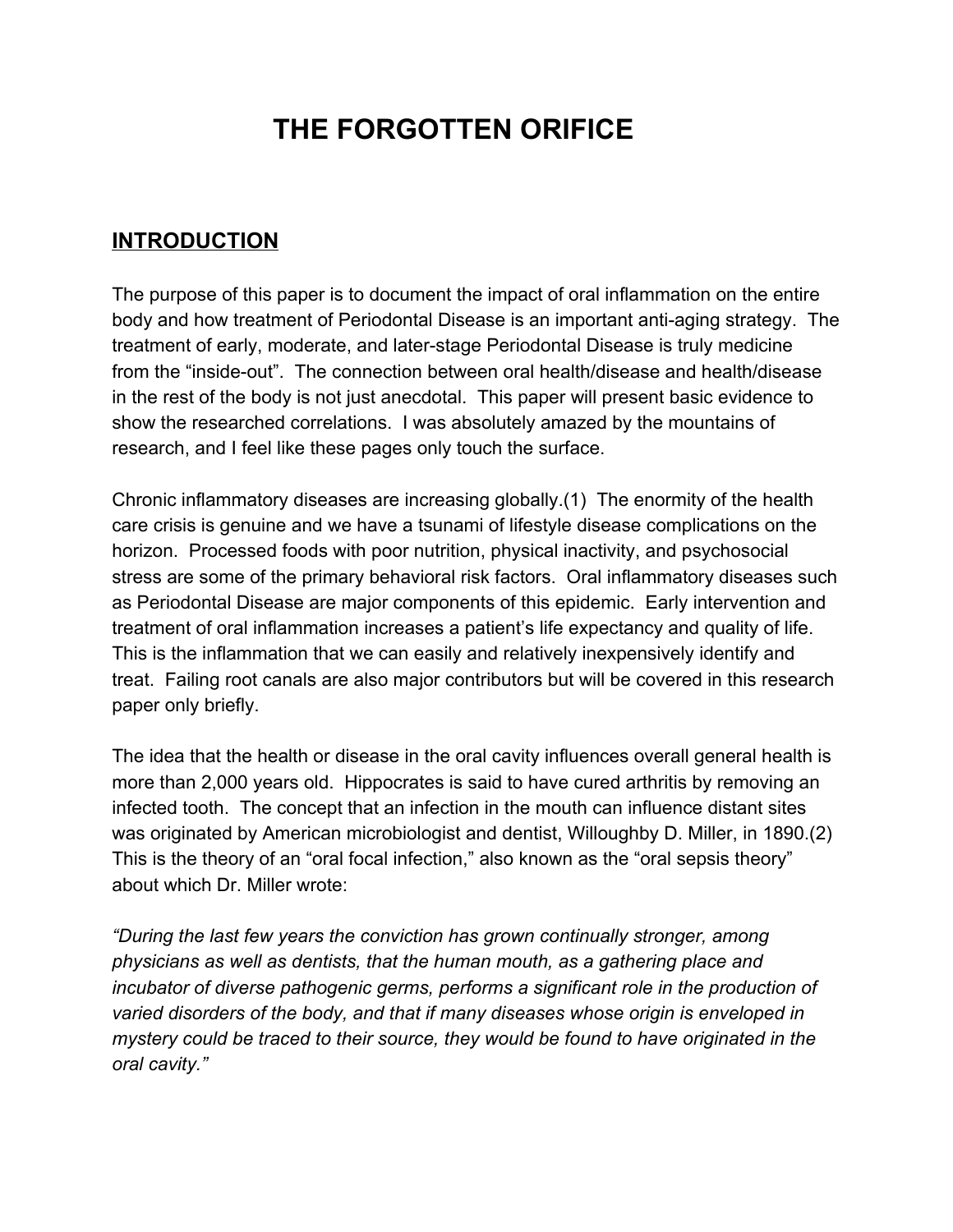#### **Page 2 The Forgotten Orifice**

However, in the late 1930's and early 1940's, challenges to this theory started to emerge. In 1938, an article by Cecil and Angevine summarized a different view in an article. They said:

"*Focal infection is a splendid example of a plausible medical theory which is in danger of being converted by its enthusiastic supporters into the status of an accepted fact."* (3)

The oral sepsis theory virtually died in 1940 when a paper was published in the *Journal of the American Medical Association (JAMA)* entitled, "Focal infection and systemic disease: A critical appraisal." The authors, Drs. Reimann and Havens, penned that they failed to find any scientific proof to the claim that "oral sepsis" was the culprit of the quantity of diseases attributed to it. As a 1985 graduate of Oklahoma University College of Dentistry, this was not part of my formal education. A renewed interest in the relationship between oral infection and overall health emerged in the late 1980s. Since then, thousands of scientific papers and articles have been published on this genre. The studies generally confirm what I have seen empirically among my patients.(4)

More than 85 percent of the population exhibit some kind of periodontal destruction by 65 years of age. It would be beneficial for every medical chart to contain a dental report that includes a Comprehensive Dental Exam, decay, amalgam restorations, and root canal treatment. Standard of care must include dental collaboration and clearance, such as before surgery or any invasive procedure, to hold dental offices accountable for more successful health outcomes.

All stages of periodontal disease, early, moderate, and late, are often ignored in dental practices in the United States. Too many people mistakenly believe that it is normal for gums to bleed, despite thousands of scientific studies in the past 15 to 20 years that prove otherwise. It's much like the challenge of "watching" rising blood glucose or blood pressure, being frequently "watched" into full-blown, irreversible disease. With collaboration, physicians and dentists can work together to educate patients and reduce health risks at all stages of life -- from preconception to elderhood.

The mouth may possibly be the "canary in the coal mine" for the body. Early coal mines did not have ventilation systems; hence, miners would bring a caged canary into new "seams of coal". The "seams of coal" are the areas large enough to be profitably mined.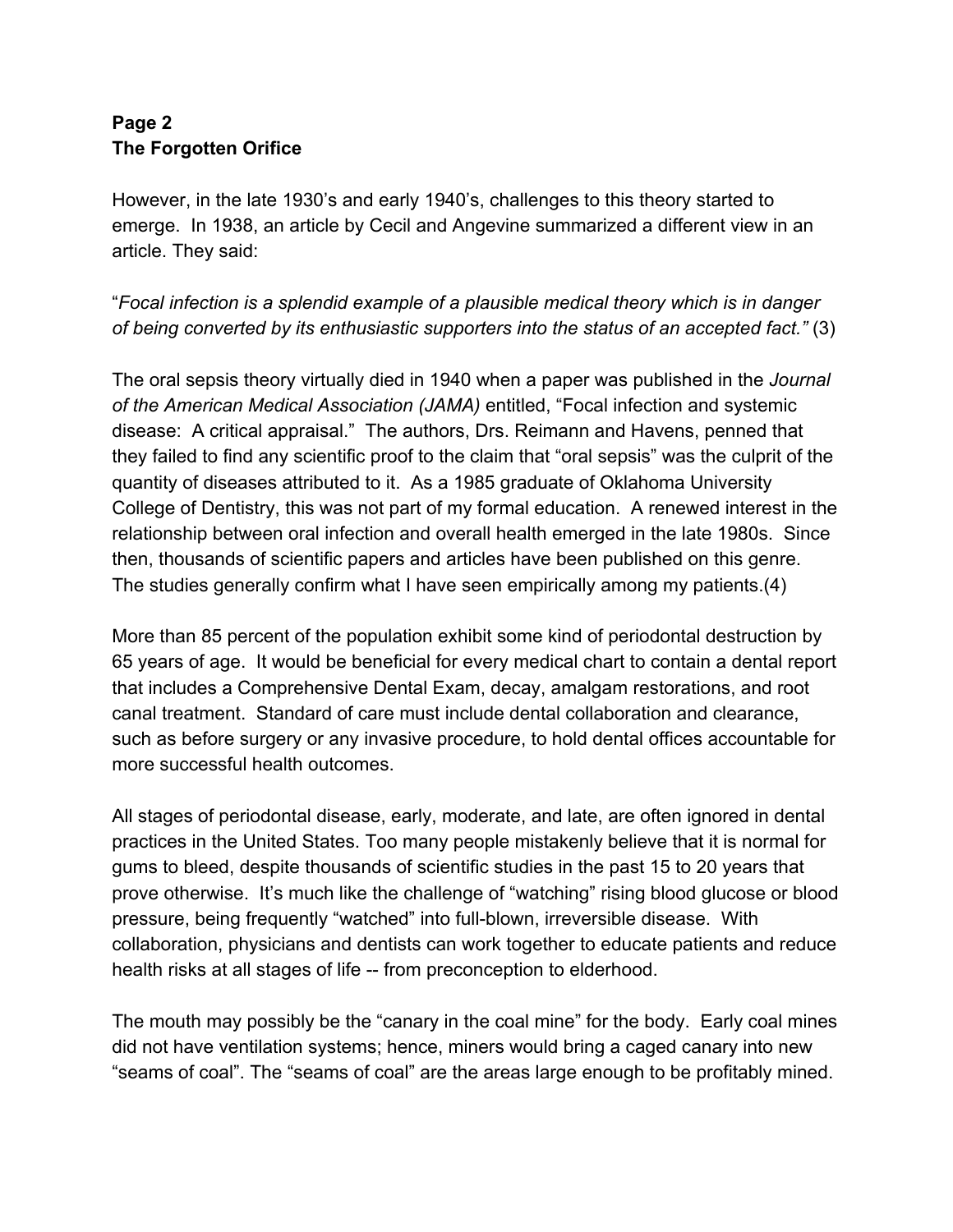#### **Page 3 The Forgotten Orifice**

The canary had a very important job and often a short, but meaningful life. Since canaries are very sensitive to dangerous gases like methane and carbon monoxide, they were ideal for detecting any life-threatening gas buildup. Miners could be assured that their air supply was safe as long as the canary was singing. They knew that a dead canary meant that they needed to quickly evacuate or they would be next. The canary method was used well into the 20th century, despite more sophisticated methods of hazardous gas detection. Although other animals were occasionally used, the canary was the most sensitive to small changes in air quality. Modern technology has replaced canaries, but the expression holds true in many other areas. Although small and seemingly insignificant, the canary served an essential purpose of warning of a much bigger event.

Like the canary in the coal mine, Periodontal Disease similarly is an early warning sign of systemic inflammatory problems on the horizon. Bleeding gums can easily be viewed as insignificant. But, when diagnosed in the early stages, its treatment provides an opportunity to change the health trajectory. There is emerging evidence of a direct correlation between dental health and overall vitality. Early changes in the health of the gums and teeth are important indicators that can often provide the first tangible warning signs of much bigger systemic problems.(15)

## **METHOD**

The data to support my claim comes from three sources, in descending order:

- 1. Peer-reviewed research collected from the USF Libraries
- 2. Research collected from various books and websites on the subject
- 3. My observations from 31-plus years of private clinical dental practice

The Oral-Systemic Interconnection will be explored from the inflammatory point of view as a major component in our current healthcare crisis. It is the chronic inflammation that is easily detected, easily measured, and relatively easily treated. Patients have much control over the inflammation in their mouths via home care habits, and it's a skill that can be developed with a lot of options. While restorative dental care is expensive, preventive care is quite inexpensive but too often goes ignored. I believe that when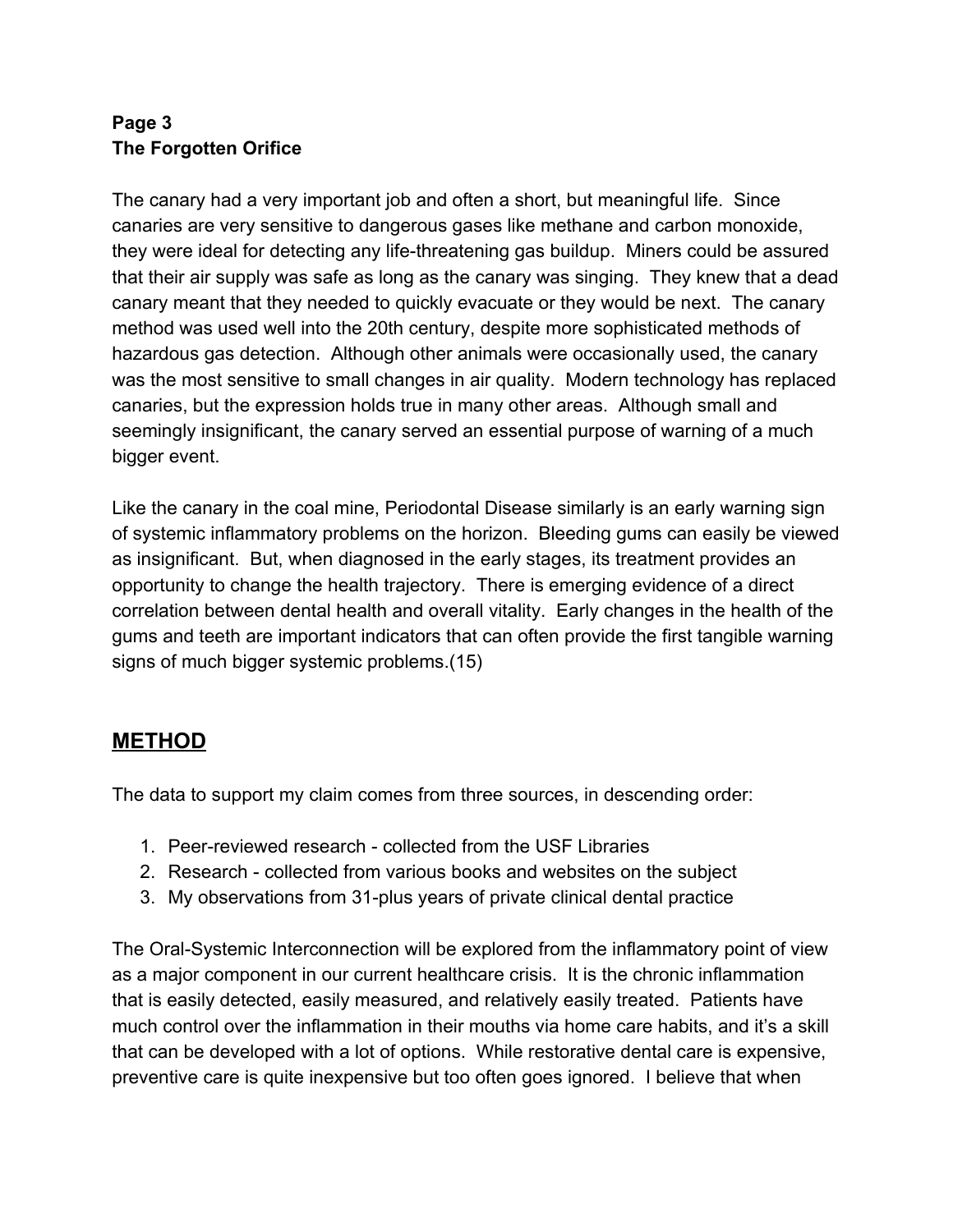#### **Page 4 The Forgotten Orifice**

people understand how what is happening in their mouth affects how their body feels and functions, they will get serious about addressing this Forgotten Orifice.

## **DEFINITIONS**

**The Periodontium** consists of the supporting structures for the teeth. It includes the gums/gingiva, the space between the tooth and gum (called the sulcus), connective tissue, periodontal ligament, and bone.

**Healthy Periodontium** is defined as the absence of inflammation with pocket depths of 1 to 3 millimeters with no bleeding and the gingival tissue extending to the cemento-enamel junction.

**Periodontal Disease (PD)** refers to a group of problems that arise in the gap or "sulcus" between the gum and tooth. PD is an inflammatory disease that results in the destruction of the soft and hard tissues that surround and support the teeth. This includes resorption of the alveolar bone which results in pockets which harbor menacing bacteria.(5) For the purpose of clarity, the term, "Periodontal Disease," includes both the early form of the disease called "Gingivitis" as well as the advanced stages termed "Periodontitis." In the research, the terms are often used ambiguously.

**Gingivitis** is defined as the early stage of Periodontal Disease and is a plaque-induced, reversible condition. It involves inflammation of the gums without alveolar bone loss and is the initial and most easily treatable stage of gum disease. It is often ignored and passed off as "normal." But, it must be noted that it is part of the slippery slope to Periodontal Disease. In this stage, the gums become swollen, red and bleed easily, similar to a wound. Healthy gums do not bleed and are a pale pink color with a smooth or stippled texture. In this "reversible" stage of gum disease, pocket depth is 1, 2, 3, or 4 millimeters with or without bleeding.

**Periodontitis** is a biofilm-centered infection and is defined as a chronic inflammatory disease due to complex bacterial interactions. It is characterized by destruction of alveolar bone and periodontal ligament, which support the teeth. It is typically painless, unfortunately, and therefore is easily ignored. The more advanced form of the disease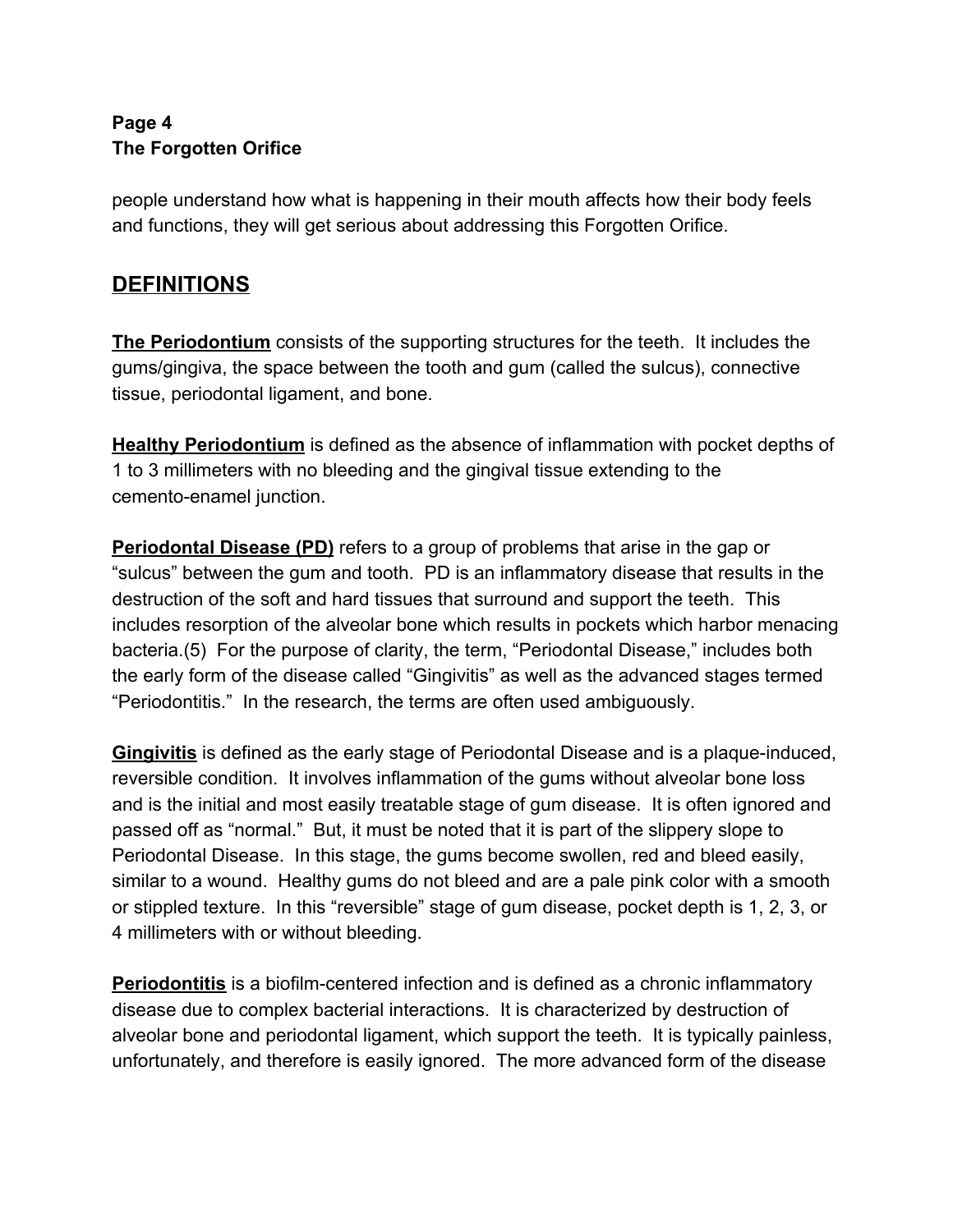#### **Page 5 The Forgotten Orifice**

is associated with clustered gram-negative, anaerobic bacteria. It can be episodic, depending on the response of the immune system. It is the most infectious inflammatory disease found in humans. Manifestations of Periodontitis include, but are not limited to:

- Bleeding gums
- Purulent discharge from the gums
- Pocket formation of 5 millimeters (mm) or more, with progressive deepening of this gingival sulcus
- Spacing between the teeth
- Blunted gum tissue
- Mobility of the teeth
- Halitosis (bad breath)
- Gingival recession
- Tooth loss

**Inflammation** is defined as chronic inflammation, unless otherwise specified. Acute inflammation is part of the body's attempt at self protection, with the purpose of removing harmful pathogens or irritants, and for healing. I won't be addressing that type of inflammation in this paper. This will be about the chronic inflammation associated with Periodontal Disease (PD) and briefly regarding a failing root canal, both of which have been extensively studied.

**Calculus** is the calcified plaque and is commonly known as "tartar". It can have a rock-like consistency and adhere to the crown (enamel) or root (cementum) surface. Calculus creates a lattice-type framework on which bacteria can proliferate.

**Root Canal Treatment** as related to in this paper is only those root canals that are known to be failing. This can be:

- A chronic, non-painful problem, often visible only via a 3-dimensional radiograph
- A draining fistula, manifesting as a non-painful "bump"
- Swelling and pain around the root of the tooth manifested as a "perio-endo" lesion, meaning that a periodontal probe falls into the area where the infection is leaching out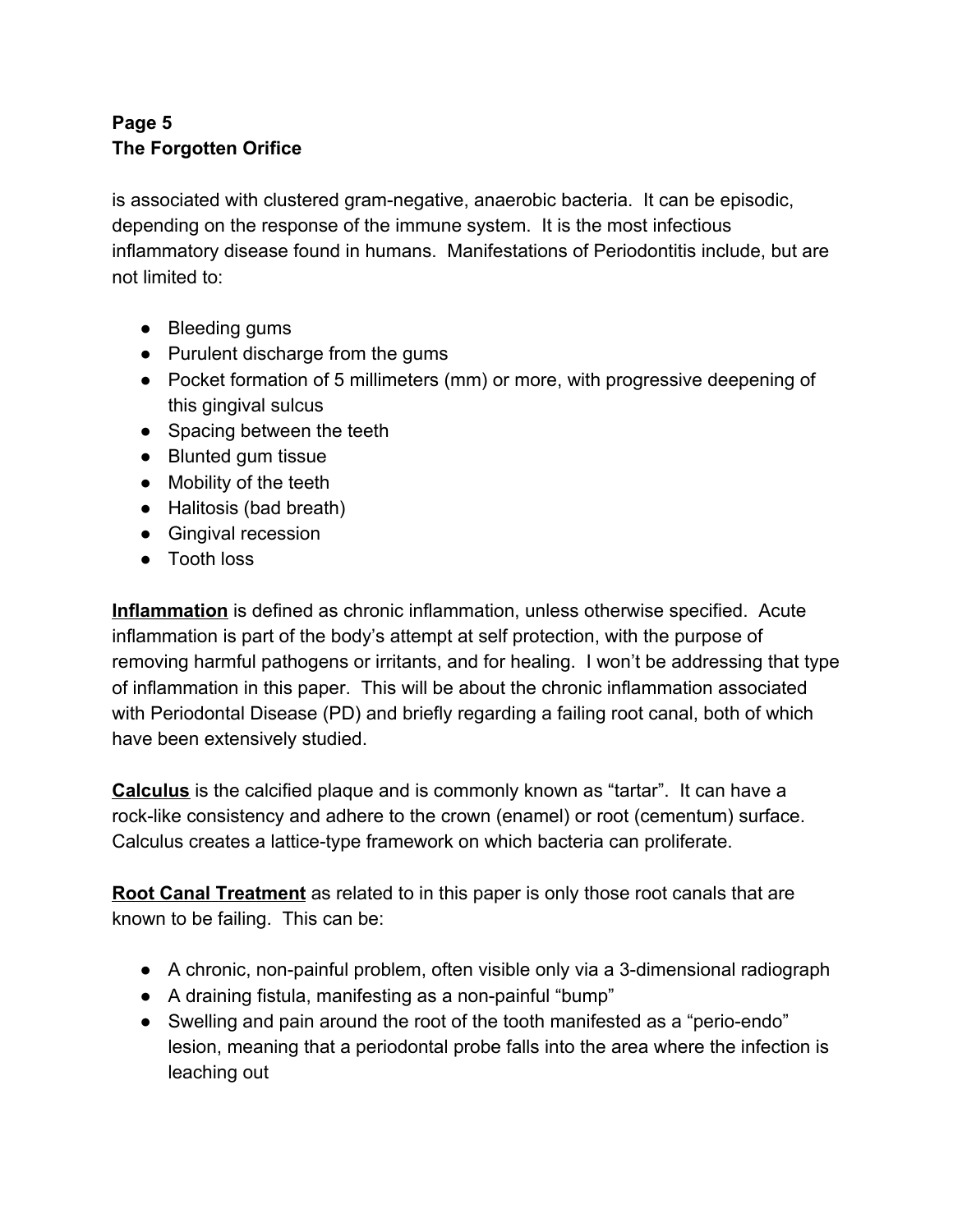#### **Page 6 The Forgotten Orifice**

**Dental Biofilm** is defined as the clusters of microbes, mostly gram-negative, anaerobic bacteria, that live in the subgingival periodontal sulcus. They develop into a complex, mature ecosystem that causes increased tissue breakdown. Historically, we identified separate virulent periodontal pathogens and how they acted separately. We are now learning that we must begin to evaluate their interaction with each other in varying proportions within their organized network. The idea of a few targeted species acting independently is out of date. Nevertheless, this paper often cites them separately as found in the literature.(6)

**Infection** is often used in the literature synonymously with inflammation. Some writers used this term to describe the presence of an infectious agent in the absence of an acute host response.

**Microbe** refers to both living and dead bacteria, either cultured or identified via DNA fragments. It is estimated that the mouth has over 600 species of microorganisms, with periodontal infections linked to fewer than five percent of these.(7)

**Risk Factor** is defined as "any characteristic, behavior, or an exposure with an association to a particular disease. The relationship is not necessarily causal in nature."(8) Risk factors for Periodontitis generally include *behavioral risk factors* (tobacco use, home care compliance, nutritional status, sugar and acid intake, dental restorations) and *systemic risk factors* (general health or lack of it, glycemic control, genetics, aging).

## **DISCUSSION**

A number of criteria are used to establish whether or not a condition is a public health problem and if that condition should be managed from a public health approach.(9) The criteria are:

- 1. The problem is widespread.
- 2. It's consequences (social, psychological, economic) on individuals, communities, and health services are severe.
- 3. The cost is considerable to individuals and society.
- 4. Effective models are available to prevent or alleviate the disease.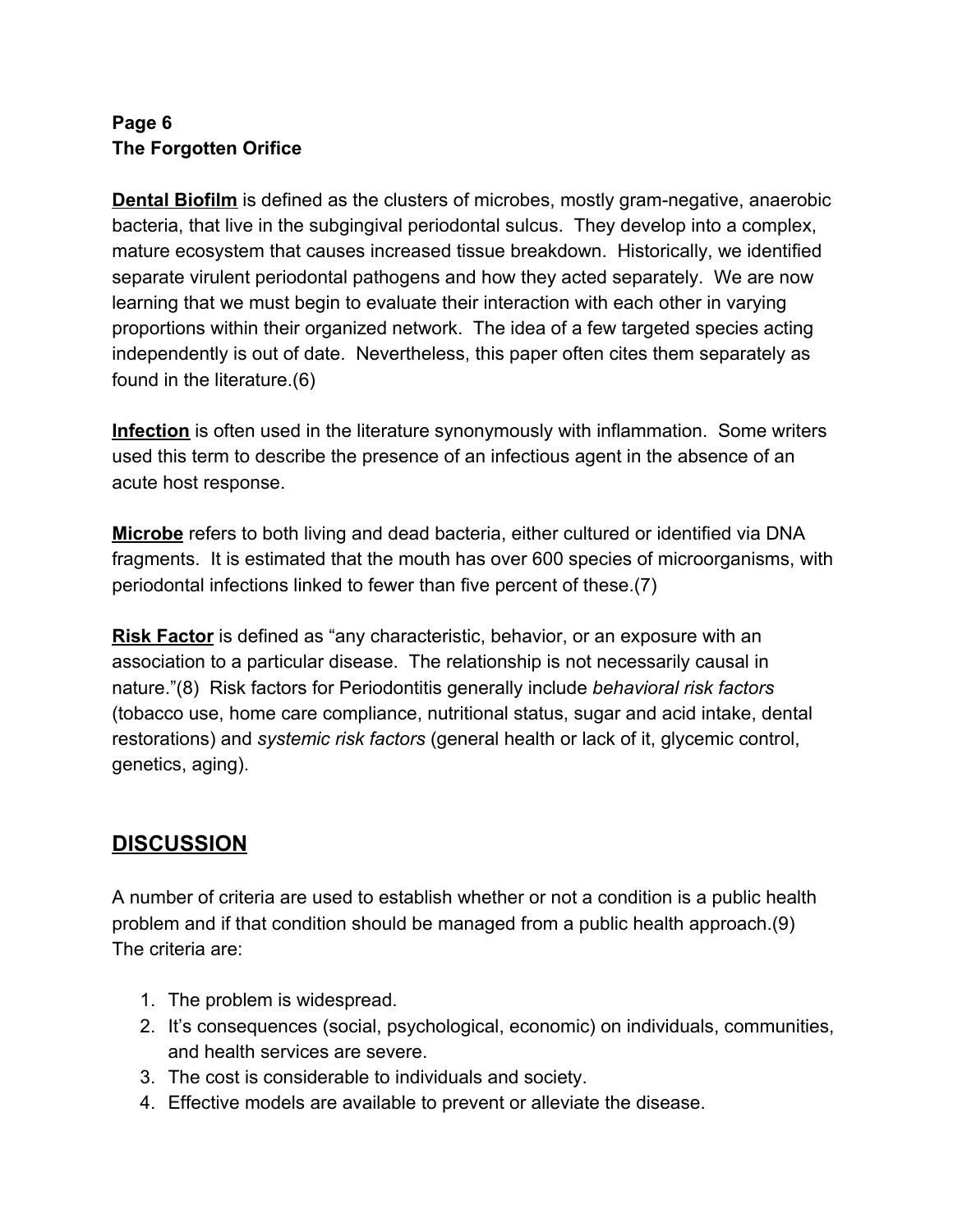#### **Page 7 The Forgotten Orifice**

Under these criteria, Periodontitis is definitely a public health problem. First, PD affects the majority of the adult population manifested either as Gingivitis or Periodontitis. According to the Periodontal Fact Sheet at Perio.org and taken from the Centers for Disease Control and Prevention (CDC), 64.7 million Americans have Periodontitis, the more advanced form of the disease. This equals about half of the adults in the United States above the age of 30. Secondly, virulent bacteria from the mouth travel via the blood supply and impact every part of the body. Thirdly, in 2014, national healthcare expenditures accounted 17.8 percent of gross domestic product.(10) And finally, mechanisms are readily available to treat the disease nonsurgically in most cases.

Periodontal disease is classically associated with the accumulation of plaque and calculus that harbor bacteria and their potent noxious factors. This can lead to destruction of the gum tissue and the supporting alveolar bone around the teeth. When the bone level declines, this exposes the dentin on the root, which is the "softer" root surface. The crown of the tooth is covered with enamel, which ranks 5 on the MOHS Hardness Scale and is harder than copper and nickel. The root is cementum, which has a close consistency to bone, and is much more vulnerable to decay. Consequently, root decay develops when the cementum is exposed. This is what I call "wildfire decay" because it can develop so quickly in people who have poor oral hygiene, eat sticky sweet foods, and have dry mouths as a result of multipharma or systemic disease. This chronic inflammation that results from PD can exacerbate numerous systemic problems. (19)

## **The chronic inflammation associated with Periodontal Disease (PD) or a failing root canal has been implicated in the following common disorders:**

## **Alzheimer's Disease (AD):**

Alzheimer's Disease is a neurodegenerative disease characterized by microglial activation and increased levels of proinflammatory cytokines. These proinflammatory cytokines contribute to the central nervous system inflammatory status. The incidence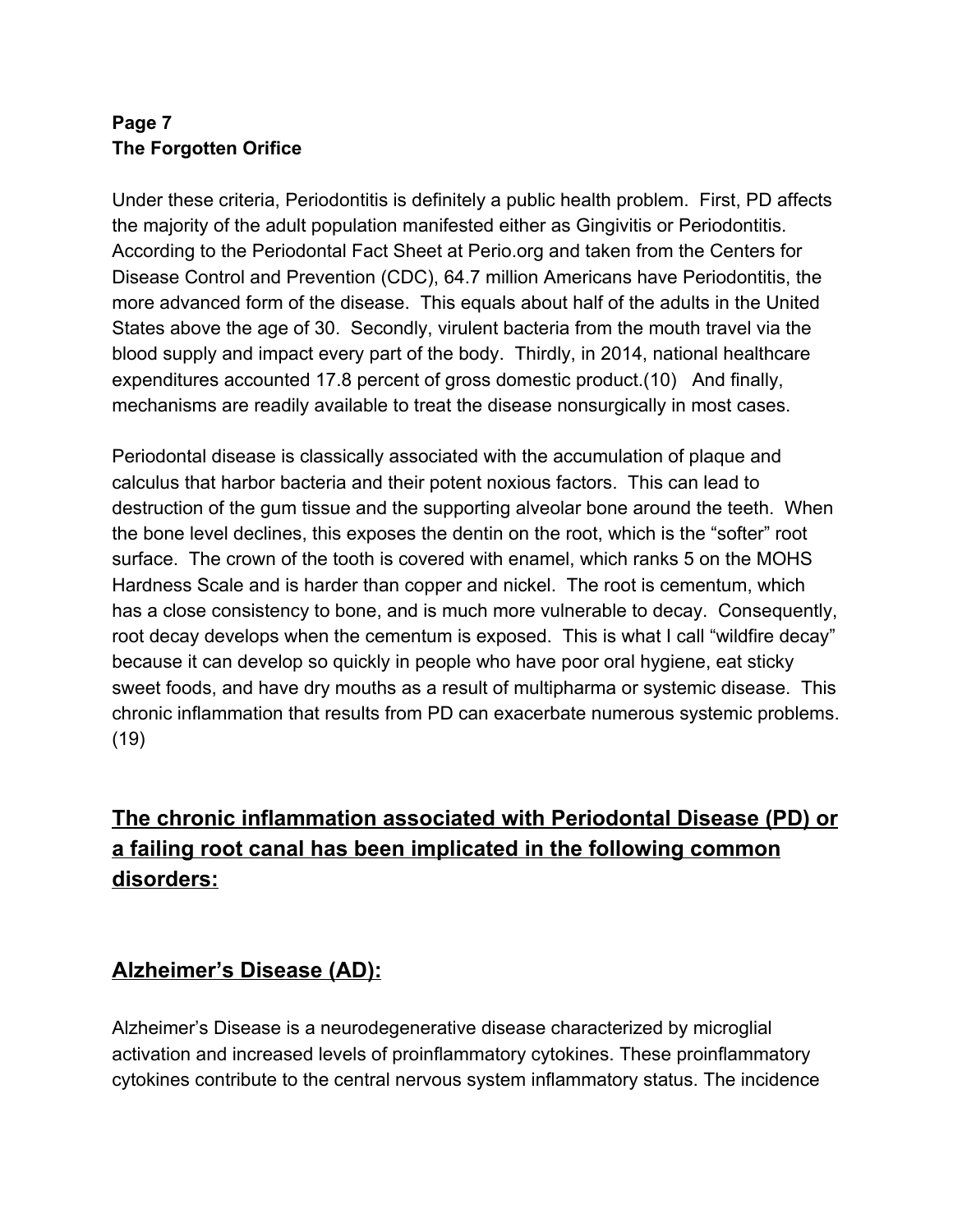#### **Page8 The Forgotten Orifice**

of AD reaches almost 50 percent by age 85. Periodontal Disease is a low-grade systemic disease, characterized by gram negative anaerobic bacteria, that prompts the release of proinflammatory cytokines into the systemic circulation. PD results in an elevation of C-reactive Protein (CRP).(11)

A fatal neurodegenerative disease, AD can be early- or late-onset. Early onset AD is thought to be mostly genetically determined by "susceptibility genes such as the apolipoprotein E (APOE) 4 allele. The late onset form, also called "Sporadic Alzheimer's Disease" is considered to be a combination of genetic predisposition and environmental factors.

These potential lifestyle risk factors include:

- Age
- Education
- Diet
- Hypertension
- Diabetes Type 2
- History of head trauma
- General inflammatory load
- Periodontal Disease(12)

Alzheimer's Disease is characterized by the development of extracellular amyloid beta-peptide plaques and intraneuronal neurofibrillary tangles of hyperphosphorylated tau protein. This results in a gradual loss of neuronal synapses and eventually degeneration of the neurons. This pathology overstimulates the microglial cells which are normally protective at low levels in a healthy brain.(14)

Microglial cells can be either protective or damaging, depending on the situation. In healthy conditions, they help maintain brain homeostasis by acting as phagocytes to help clear the amyloid plaque. However, in cases of advancing age, systemic inflammation, and genetic predisposition, the microglial cells become overstimulated and produce neurotoxic substances. These microglial cells "gone rogue" are referred to as "activated microglial cells" and induce the expression of uncontrolled proinflammatory factors such as tumor necrosis factor alpha (TNF-a), Interleukin 1 beta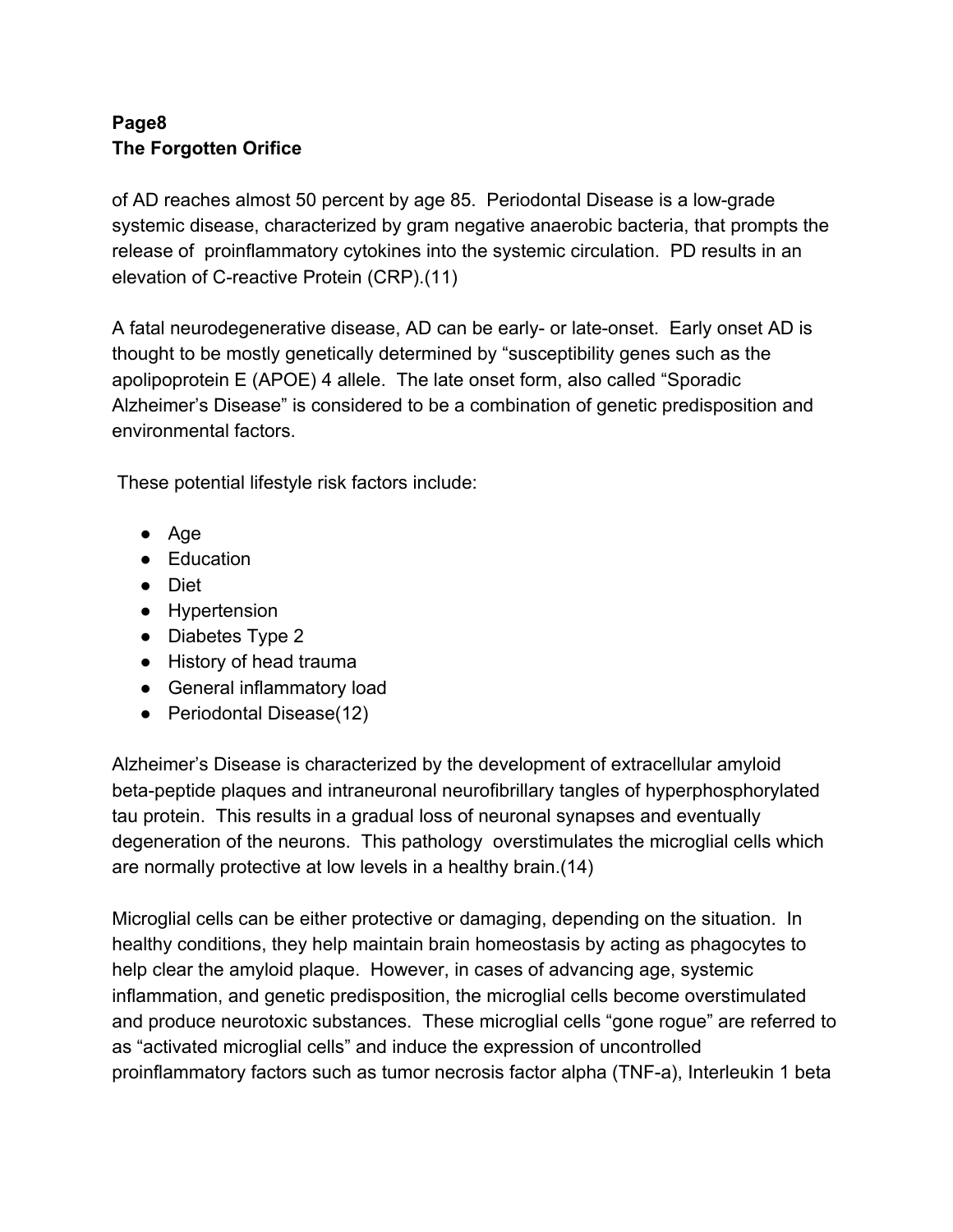#### **Page 9 The Forgotten Orifice**

 (IL-1B), Interleukin 6 (IL-6), C-Reactive Protein (CRP), and others. Neurodegeneration is the result. (17) (18)

Proinflammatory molecules can enter the brain via the blood brain barrier from other parts of the body, including the mouth, leading to stimulation of the microglial cells. *Treponema denticola (Td)*, a member of the Spirochaetes phylum, and *Porphyromonas gingivalis (Pg)* are commonly isolated microorganisms found in moderate to severe Periodontitis. Td can be isolated from failing root canals via salivary diagnostics. These organisms are also detected in patients with AD and suggests that they can invade the brain via systemic circulation or peripheral nerve pathways.

The following is a true story from my experience. Six years ago, I attended a class on Vascular Inflammation and learned about "salivary diagnostics." Consequently, I tested everyone in my office, including my husband. My personal saliva report came back showing a moderate level of *Td*, and my husband had a low level of it. Knowing that neither of us have periodontal disease, I started researching this bug and found that it is commonly found in failing root canals. (16) (20) I had one non-symptomatic root canal at the time, and my husband had no root canals. However, Td is transmissible; or as I tell my patients, "trans-skissable". Despite neither pain nor radiographic manifestations, I immediately scheduled to have my root-canaled molar removed. When we retested our saliva three months later, *Td* was completely gone. Other periodontal pathogens that are known to be transmissible include high-risk bacteria such as *Aggregatibacter actinomycetemcomitans (Aa), Tannerella forsythia (Tf),* and *Pg.* Spirochetes are also often implicated in periodontal infections. (21)

It is well accepted that inflammation plays a pivotal role in Alzheimer's Disease. Periodontitis is thought to lead to the progression of AD by one or both of these possible mechanisms:

1. Periodontal pathogens coupled with the host response cause a steep increase in the proinflammatory cytokine levels systemically. This increased array of proinflammatory systemic agents compromise the blood brain barrier and allow access to the brain. This activates the microglial cells, leading to neuronal damage.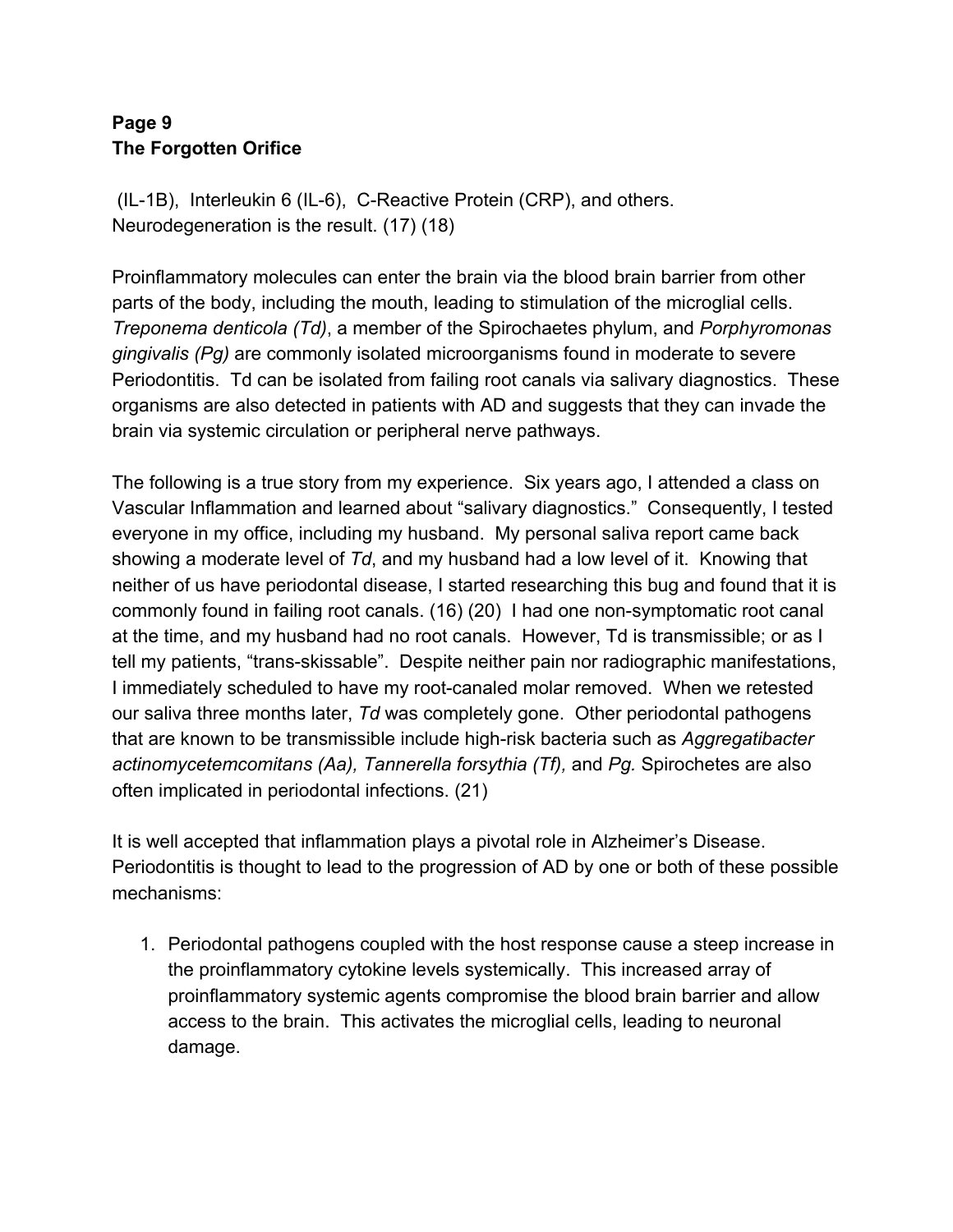#### **Page 10 The Forgotten Orifice**

2. Microorganisms that are present in the dental plaque biofilm may possibly invade the brain directly via the bloodstream or peripheral nerves and elicit the inflammatory cascade there.

Inflammatory cytokines, especially TNF-a, play a major role in the neurodegenerative process.(13) TNF-a can exaggerate the inflammatory activity and result in gliosis, demyelination, and blood brain barrier deterioration.(20) The interaction between pro-AD genetics and systemic inflammatory diseases including PD fuel the fires of dementia. Longitudinal studies as well as cross-sectional studies have exhibited the link between poor oral health - and the resulting chronic inflammation - and the risk for AD.

#### **Cancer:**

Evidence is accumulating that inflammation and chronic infections are correlated with an increased risk in the development of cancer. Information is mounting that shows the interrelationship between carcinogenesis and bacterial and/or viral infections. An estimated 15% or more of the worldwide cancer burden is attributable to known infectious agents. Periodontitis is a chronic oral infection caused by dental biofilm laden with gram-negative, anaerobic bacteria that also contributes to the development of this disease.

The deepening periodontal pockets may serve as reservoirs for not only these pathogenic bacteria, but also for viruses such as human papilloma virus, cytomegalovirus, and Epstein Barr virus. It is well established that Periodontitis results in the chronic release of inflammatory cytokines, enzymes, prostaglandins and growth factors which are all similarly associated with the development of certain cancers. Here are some examples:

Colorectal Carcinoma: *Fusobacterium nucleatum (Fn)* is a gram negative, non-spore forming, strictly anaerobic bacteria can be detected via salivary diagnostics. It is invasive and has a well-characterized role in Periodontitis and formerly to appendicitis. It has now has been isolated from frozen segments of Colorectal Cancer and linked to Inflammatory Bowel Disease. When obtaining saliva samples, this often shows up. In the oral environment, *Fn* displays some synergism with other species of bacteria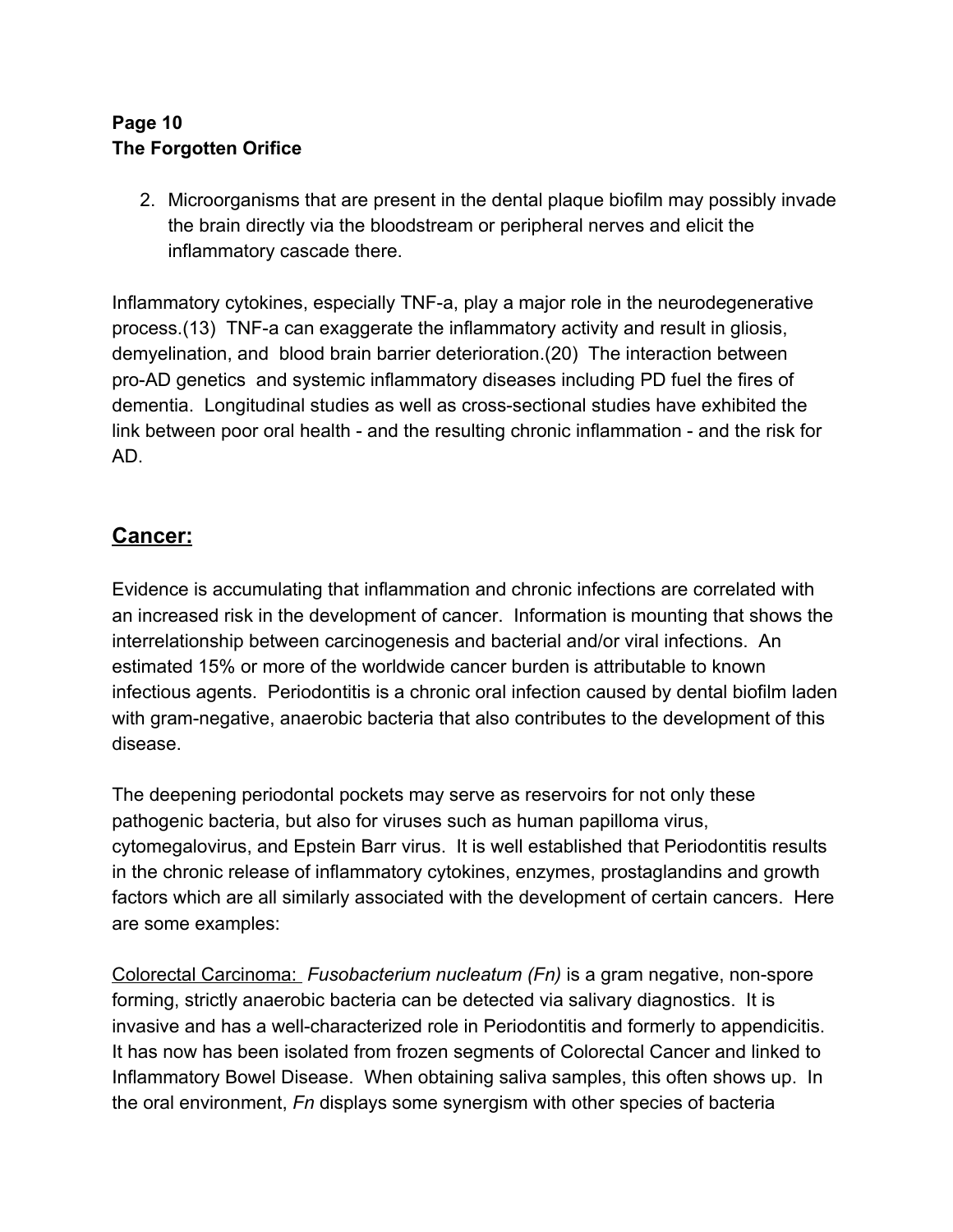#### **Page 11 The Forgotten Orifice**

including *S. gordonii* and *Actinomyces naeslundii*, both of which are in dental plaque.(22)

Tongue Cancer: Independent of age, race, ethnicity, number of teeth and smoking status, there was an association in the rate of tongue cancer and Periodontitis in one small study. Each millimeter of alveolar bone loss as measured from a panoramic radiograph correlated to 5.23 fold increase in the risk of this disfiguring cancer.(23)(27)

Pancreatic Cancer: In a study of more than 800 European adults,Brown University Epidemiologist, Dominique Michaud, found that high antibody levels for *Pg* were associated with an increased risk (two fold) of pancreatic cancer.(24)

Breast Cancer recurrence: Evidence is mounting that chronic inflammation can predispose a person to cancer. Proinflammatory cytokines can boost tumor growth and metastasis by altering tumor biology. One of the possible mechanisms proposed is that the lymphatic drainage patterns from lower jaw impact Breast Cancer cells.(25)

One of the biggest problems that I see clinically is that cancer patients can fall naturally into a depressed state of mind, which affects their oral hygiene habits and perpetuates the inflammatory cascade. This is documented in the literature.(26) The indirect effects of inflammation may generate Reactive Oxygen Species (ROS) to induce DNA damage in epithelial cells as well as produce the negative cytokines which inhibit cancer cell apoptosis. Since people with PD have a higher level of inflammatory markers such as CRP proteins, this environment of persistent low level inflammation may give cancer cell growth an advantage. Studies done by various authors suggest that compromised oral health may be a risk factor for carcinogenesis.(28) More and larger studies need to be done. Clinically, I have seen this association consistently but it is difficult to tell "which came first - the chicken or the egg." The mouth is the obvious place to begin.

## **Diabetes:**

Statistics from the American Diabetes Association, April 1, 2016, state that approximately 29.1 Americans or 9.3 percent of the population have Diabetes.(29) After reading a research article from the Clinical Diabetes Journal dated 2005, I wanted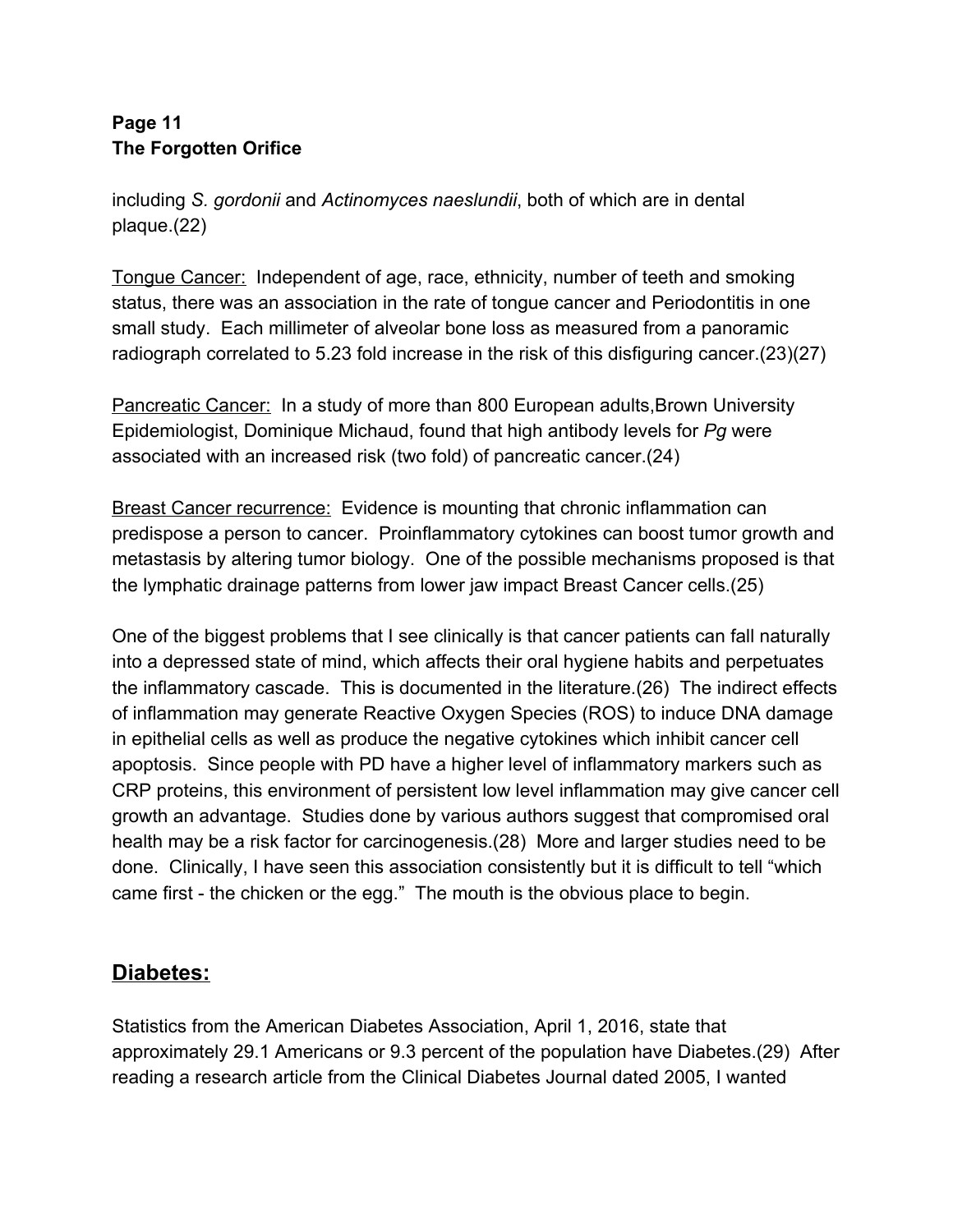#### **Page 12 The Forgotten Orifice**

to know the current number and was absolutely astounded at the increase. That study stated that diabetes had reached "epidemic status," affecting greater than 18 million people in the United States and 171 million worldwide.(30) In adults 20 and older in the U.S., it's about one person in 10, including those officially undiagnosed.

The disease is characterized by:

- Poor wound healing
- Susceptibility to infection
- Increased morbidity
- Increased mortality
- Increased risk of other metabolic disorders

The pathway between Type 2 Diabetes and Periodontitis is actually a super highway! Diabetes is recognized as a significant risk factor for severe and progressive Periodontitis and infections that destroy the bone and supporting tooth structure. Both Diabetes and Periodontitis share a common pathogenesis involving an enhanced inflammatory response observed both at the local and systemic levels. They are two common conditions with a bidirectional association and serious consequences.

Chronic, subclinical inflammation, even though it is considered to be in a healthy reference range, is part of the insulin resistance syndrome.(31) It participates in the progression of other metabolic disorders related to insulin resistance in addition to Type 2 Diabetes, including atherosclerosis and dyslipidemia. Accumulation of advanced glycated end products (AGE's) due to the chronic high blood glucose coupled with infection due to the exaggerated host response results in the cycle of disease. This inflammatory cascade, induced by the bacterial products such as *endotoxin* and *lipopolysaccharide*, breed the inflammatory response through Toll-like protein receptors (TLRs). Via the innate immune response, these receptors participate in the initial interaction between infecting microorganisms such as *Pg* and monocytes.(32)

Although there are potential genetic components for Type 2 Diabetes and PD, periodontal bacterial infection in the presence of hyperglycemia increase the innate immune response and tissue destruction due to the altered immune response. This interrelationship is a sterling example of systemic disease predisposing a person to oral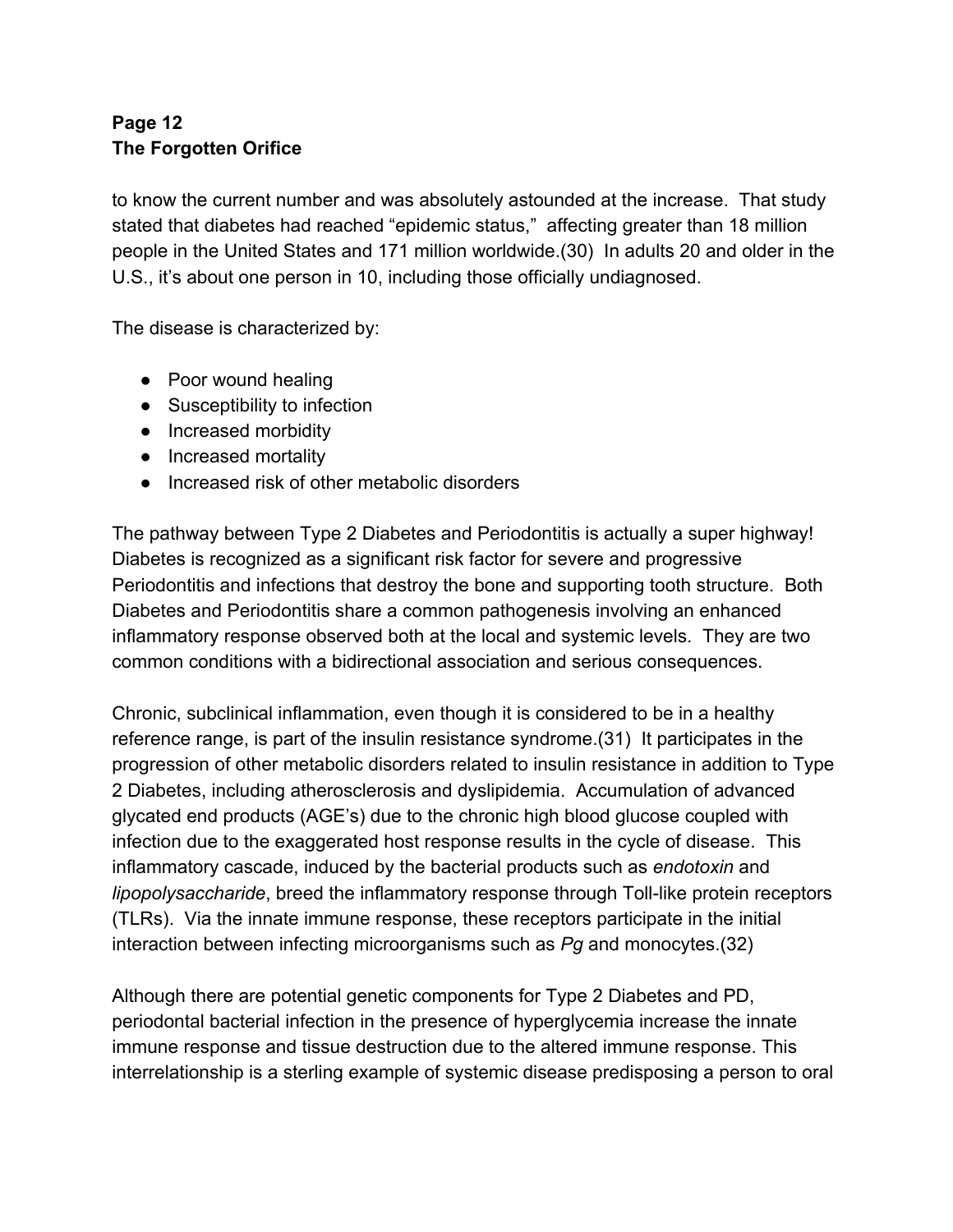#### **Page 13 The Forgotten Orifice**

disease. Then, when that infection is established, the oral infection fans the flames for the progression of the systemic disease. The vicious cycle continues!

Bacterial pathogens and their dangerous byproducts from the oral cavity easily gain access into the systemic circulation. These toxins not only disrupt homeostasis but they can be lethal. Monocytes from people with Diabetes have demonstrated a hyperresponsive overexpression of proinflammatory mediators such as IL-1b and TNFa. Patients with Periodontitis and Diabetes were found to have appreciably higher levels of local inflammatory mediators in similar in vivo studies as compared to people with PD who are otherwise considered healthy.(33)

Along with neuropathy, retinopathy, nephropathy, microvascular disease, and macrovascular disease, PD has been reported as the sixth complication of Diabetes due to this bidirectional relationship.(34) Scientific studies have provided evidence that glycemic control improves, A1C levels decrease, and the demand for insulin is reduced when PD is properly controlled.(35)

Globally, the age of onset for Diabetes Type 2 is decreasing. The number of children between ages six and 11 with this disease has doubled in the past 20 years.(36) This is primarily due to the increase in obesity and sugar consumption among the young.

## **Heart and Vascular Disease:**

Cardiovascular Disease (CVD) is the leading cause of death in the United States and this prevalence is expected to increase as obesity rates continue. As explained in the Obesity section below, obesity increases the incidence of PD and PD contributes to CVD. The hypothesis that oral infections may be involved with heart and vessel health was formulated in the mid 1980's by a group of Finnish cardiologists. The "classic" risk factors at that time for heart attacks were hypertension, dyslipidemia, diabetes, and smoking. But this only explained 50 percent of heart attacks, leaving cardiologists perplexed about the other 50 percent. The hypothesis that chronic infection (later termed chronic inflammation) may be contributing to the atherosclerotic process was developed as a possible answer to this mystery.(37)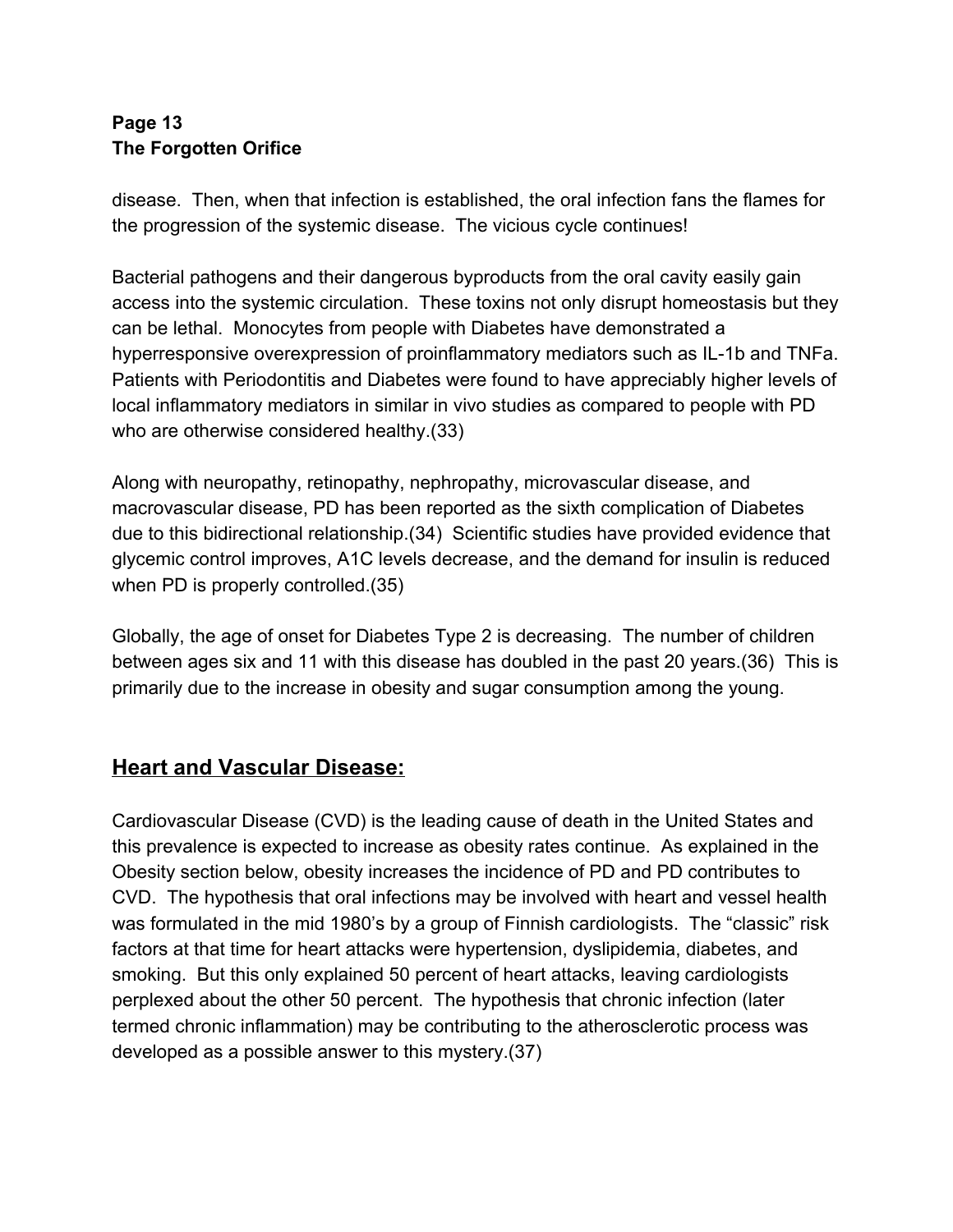#### **Page 14 The Forgotten Orifice**

Consequently, since that time the strong association between PD and CVD has been extensively studied, especially in the last 20 years. The dental literature has been afraid of saying "gum disease causes heart disease" but the studies are clear that the influence is great. Studies have confirmed that people who are exposed to chronic inflammation have a two to three times greater chance of having carotid atherosclerosis. The bacterial pathogens that sustain a chronic infection were considered to either act as a "trigger" for the atherosclerotic process or directly on the vessels. Scientists have speculated that oral pathogens damage the arteries, contributing to "hardening of the arteries" and this damage leads to heart attack and stroke, which kill nearly one million Americans annually.

As a result of this systemic inflammation theory or "infection hypothesis", epidemiologic studies linking systemic inflammation and CVD were done. Clinical randomized controlled trials (RCTs) were accomplished with broad-spectrum antibiotic drugs such as azithromycin. A meta-analysis was published in June of 2005 in *JAMA* contexting the use of these medications to prevent cardiovascular events. Although there were early encouraging results, the meta-analysis showed no preventive effect from antibiotic treatment. (38)

It is important to note at this point that Periodontitis is a biofilm-centered infection. The literature has consistently shown that systemic antibiotics have only marginal benefit in the absence of mechanical root scaling to disperse this biofilm. It has been easy for cardiologists to dismiss gum disease as an infection, and therefore a non-contributor, rather than a source of chronic inflammation that affects the entire body.

A breakthrough occurred in 2005 when University of Florida scientists actually isolated live periodontal bacteria from the clogged vessels. Before this time, researchers had found DNA remnants in arteries only. "Our finding is important because it has proved there are live periodontal bacteria in human atherosclerotic tissue," said study investigator Ann Progulske-Fox, a professor of oral biology at the UF College of Dentistry. "Now we can begin to understand how these bacteria contribute to the disease process." To find the bacteria, the Progulske-Fox team acquired a section of a diseased carotid artery from a 74-year old male patient who was partially edentulous and was having surgery to remove an 80-percent blockage. Through cultivation of the plaque and a series of fluorescent antibody baths, they were able to prove that live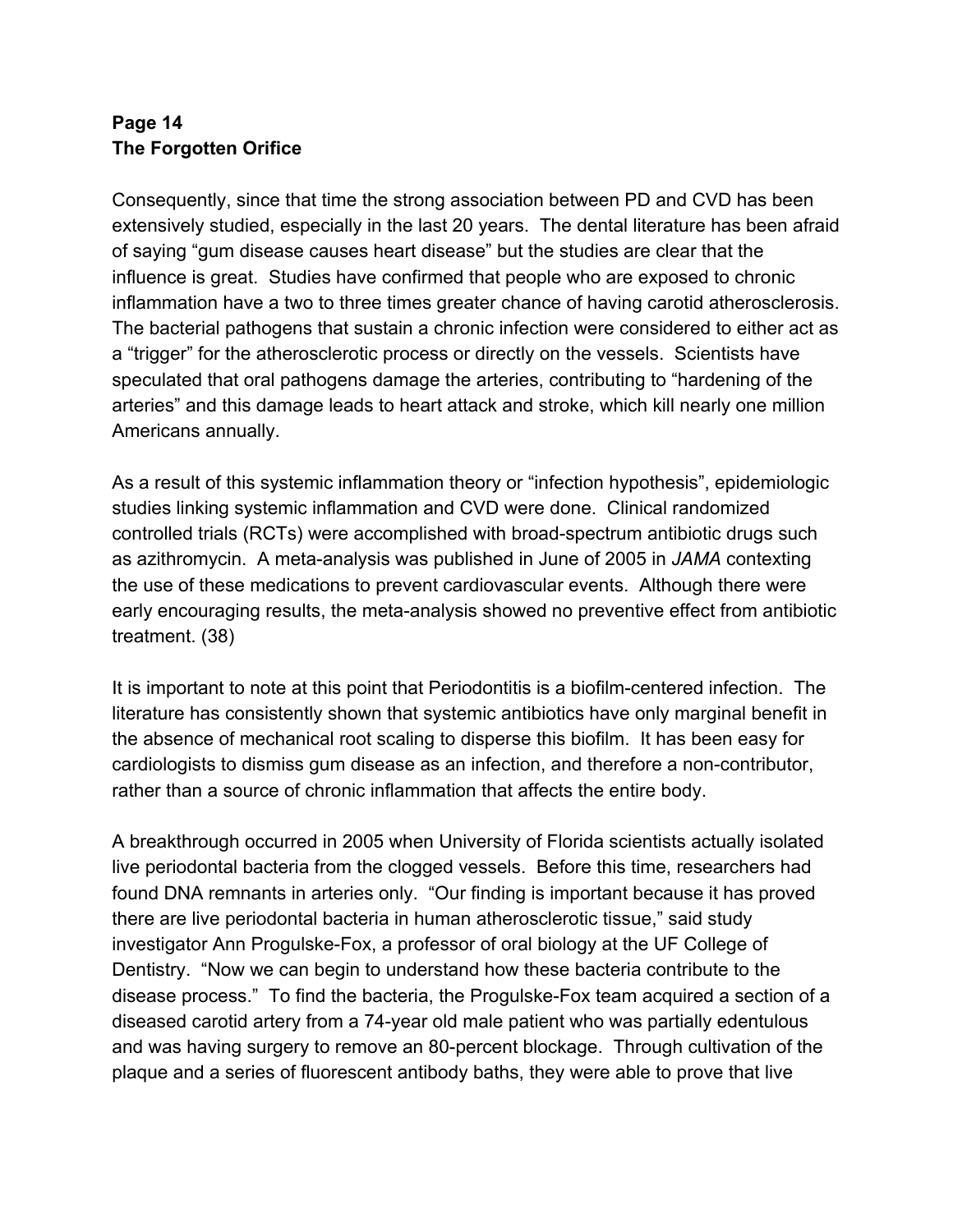#### **Page 15 The Forgotten Orifice**

 bacteria had been present in the vessel wall's atherosclerotic plaque.(39) *Pg* and *Aa* were both found in the arterial plaque and are two of the most hostile and aggressive offenders in the mouth. They are the leading cause of tooth loss and are implicated in other systemic diseases, including Alzheimer's Disease. Additionally, the DNA of *Tf* was confirmed within the atheroschlerotic plaque.

"This report certainly provides a smoking gun that live bacteria have become seeded from the oral cavity to become inhabitants of the vessel wall," said Dr. Steve Offenbacher, distinguished professor of periodontology at the University of North Carolina at Chapel Hill School of Dentistry. "The exciting implications focus on the known ability of these bacteria to destroy connective tissue in the mouth, suggesting that when infecting the vessel wall they may contribute to the instability of the atherosclerotic plaque -- leading to acute events such as heart attack or stroke."

Because PD causes the gum tissue to bleed easily - even with food or a toothbrush these tiny blood vessels in the gums are easily compromised, allowing the foul bacteria to enter the bloodstream. Consequently, C-Reactive Protein is elevated. People with Periodontitis showed 1.65 mg/L higher concentrations of CRP than did those without the disease in case-controlled studies.

A physician referred a patient to me who had a CRP of 18; after basic periodontal treatment, it plunged to 2.6. Since CRP is an excellent predictor of CVD outcomes, CRP concentrations are relevant in the dental setting.(40) Periodontal Disease can slip an otherwise healthy person into a high-risk category. The data is supportive for the proposition that gum disease, being a chronic inflammatory condition driven by a biofilm-centered infection, contributes to the systemic chronic inflammatory load.(41)

*Pg* is especially interesting when discussing the association with atherosclerosis. *Pg* accelerates the transition of macrophages to foam cells, which are lipid-laden macrophages contributing to the inflammatory response. Cholesterol uptake into macrophages is an important early feature in the development of atherosclerotic lesions and foam cells participate in tissue remodeling within the arterial intima.(42)(43) It has also been shown that *Pg* may facilitate or even induce platelet aggregation through its membrane evaginations projecting into the outer environment.(44)

Here are a few more interesting findings based on studies correlating CVC and PD: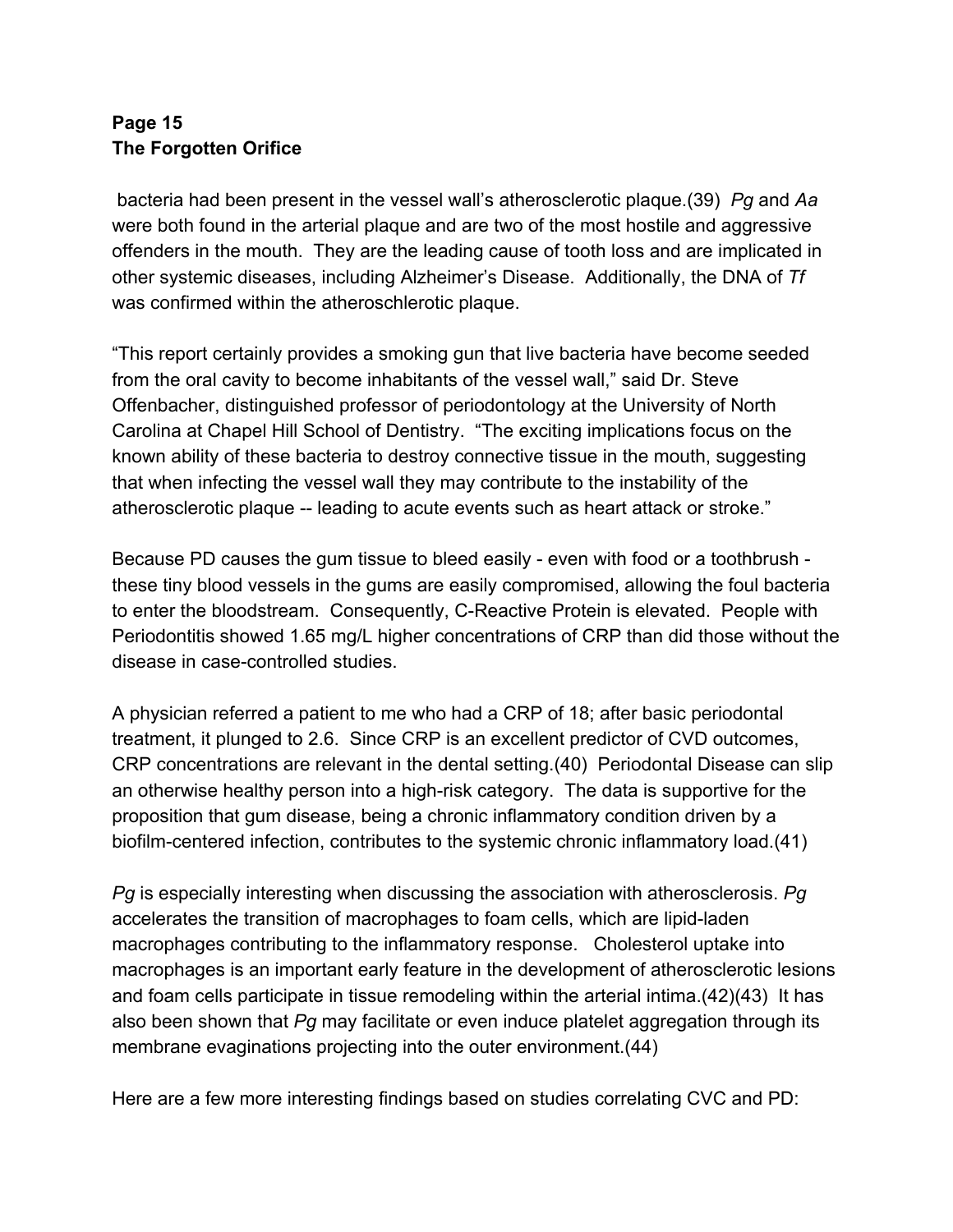#### **Page 16 The Forgotten Orifice**

- Heart Attack: According to one Scottish study, there is a 70 percent higher occurrence of heart attack in people who don't brush twice a day.(45) This was a really great study!
- Stroke: 303 patients were examined in a case-controlled study within seven days of an acute ischemic stroke or transient ischemic attack. After adjustment for age, sex, socioeconomic conditions, lifestyle factors, etc, it was found that the group with the more severe Periodontitis  $(0)$  or  $=$  to 6 mm attachment loss) had a 4.3 times greater risk of stroke than those with mild or no gum disease (<3 mm attachment loss).(46)
- Hypertension: Data from Korean researchers on 19,560 people demonstrated an association between high blood pressure and poor oral hygiene. This study was published in the *Journal of Periodontology*, July 2015 issue. Hypertension was diagnosed in 5,921 study participants who had a blood pressure greater than 140/90. For people with and without Periodontal Disease, it was confirmed that frequent toothbrushing accompanied a decreased blood pressure. Impressively, this study was conducted between 2008 and 2010.(47)

In conclusion, the data has explored potential mechanisms involving the relationship between PD and CVD. There are two probable processes:

- 1. The systemic inflammation resulting from Periodontitis can contribute to the atherosclerosis/CVD, and
- 2. The bacteria from the disease enter into the circulation from daily oral activities and contribute directly to the development of atherosclerotic plaque.

## **Obesity:**

Obesity is currently accepted as one of the most important and immediate public health problems in the United States and the world. As of the last 30 years, it now affects both developed and developing countries. According to the World Health Organization (WHO), the worldwide prevalence of obesity nearly doubled between 1980 and 2008. They reported that one in three 11-year olds is overweight or obese in the WHO European Region.(48)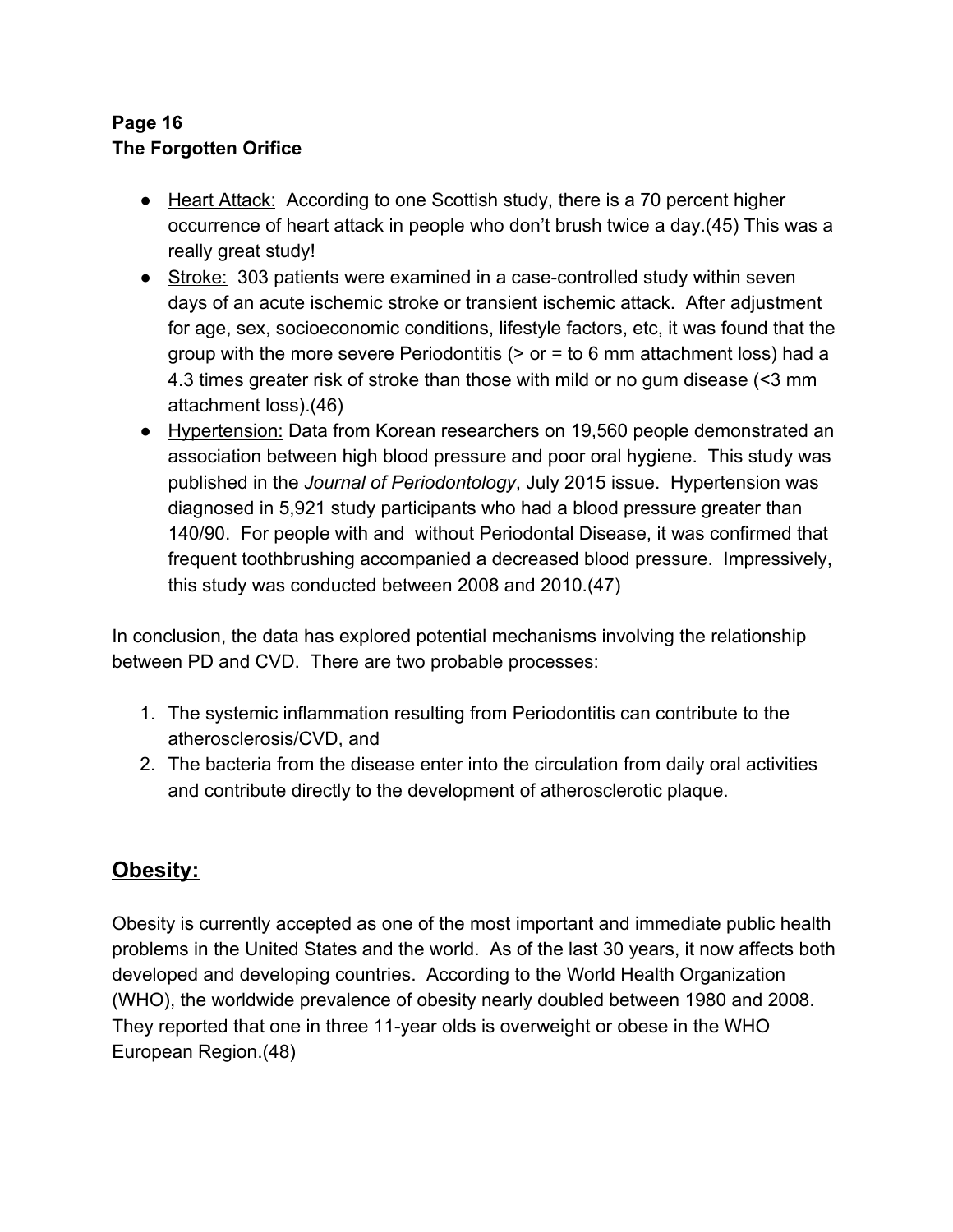#### **Page 17 The Forgotten Orifice**

The relationship of Obesity and Periodontal Disease is an interesting one. My research surprised me! Because fat is not simply inert, excess weight, it has a negative effect on oral health. We now know that adipose tissue is a metabolically active organ and can secrete more than 50 different chemicals, including pro-inflammatory cytokines. Cytokines are important in cell signaling and their release affects the behavior of cells around them. Excess fat signals macrophage recruitment, increased production of TNF-a, IL-6 and elevated CRP. Elevated levels of TNFa have been found in the crevicular fluid of the gingiva of obese patients.(49)

A key element in obesity-associated inflammation is macrophage infiltration. This causes a heightened state of inflammation due to increased cytokine production.(50) (51) Systemic inflammation weakens the body's immune system and allow harmful bacteria to have more staying power. These exaggerated proinflammatory mechanisms:

- 1. Increase the local inflammatory response in the mouth, resulting in further tissue breakdown
- 2. Reduce insulin sensitivity, causing an elevated blood sugar, and exacerbating the two-way connection between PD and Type 2 Diabetes

## **Pregnancy Complications:**

Because PD is a low-grade inflammatory disease at best, it has been widely studied as a culprit in pregnancy complications. The below problems are interrelated to each other and to oral inflammation:

● Preterm Birth (PTB): A 2012 issue of *Lancet* cited the Global Burden of Disease Study. In the study, PTB, defined as the live birth of an infant before completion of the 37th gestational week, is a significant contributor to global mortality. Worldwide, one in every ten babies are born too soon. Surviving PTB infants may face lifelong challenges including learning disabilities, motor skill impairment, respiratory distress, and visual difficulties.(52) The United States ranks 37/39 on a chart citing PTB rates in 2010 including "Very High Human Development" countries, with 12 percent of live births being preterm.(53)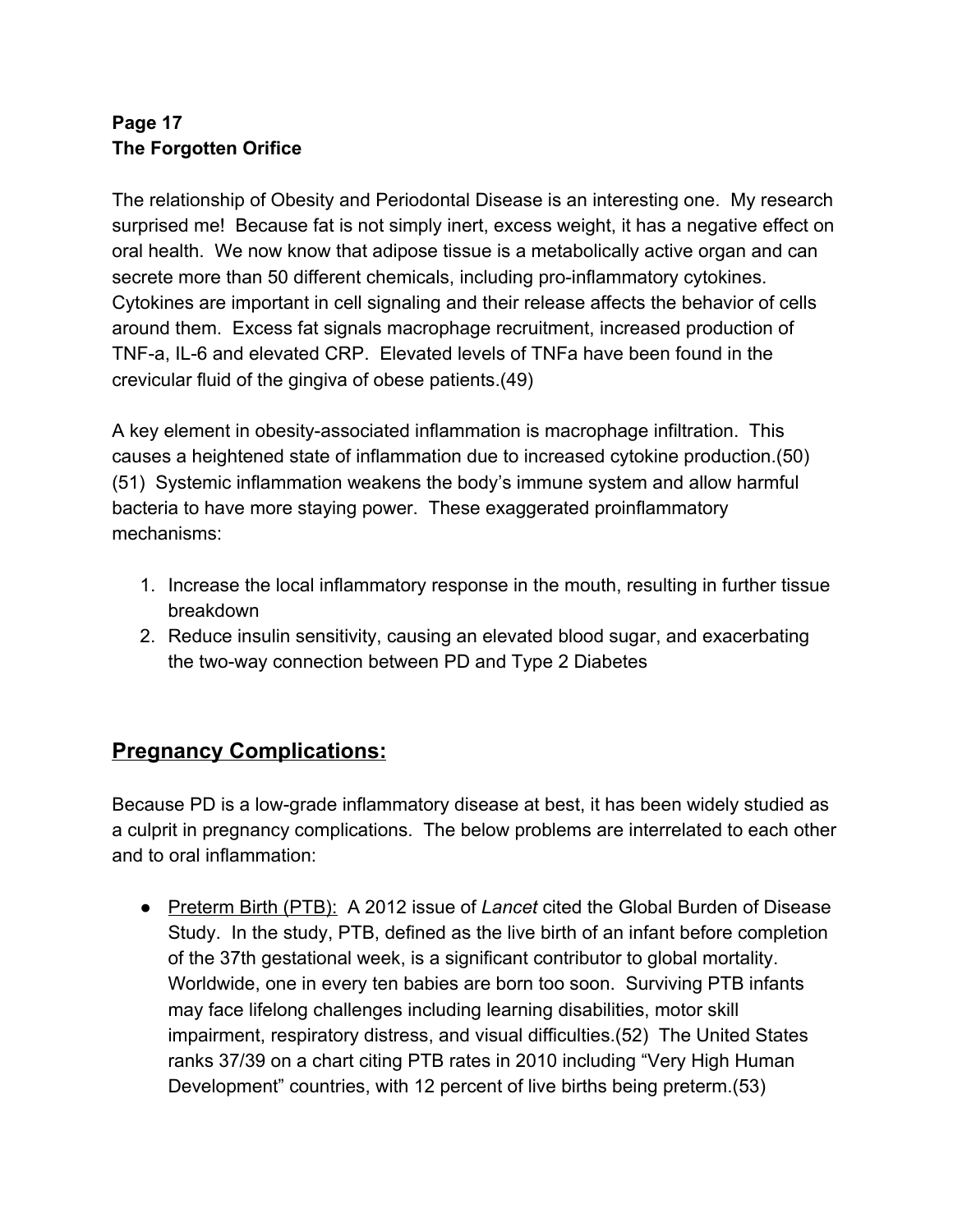#### **Page 18 The Forgotten Orifice**

- Low Birth Weight (LBW): Research suggests that the inflammation-causing bacteria from the gingival tissues can actually get into the bloodstream and target the developing baby. This can potentially lead to premature labor and low birth weight babies due to the effect of endotoxins from the Gram-negative bacteria. Periodontal disease appears to be an independent risk factor for premature labor/low birth weight babies.(54)
- Preeclampsia: Preeclampsia is defined by the American Congress of Obstetricians and Gynecologists criteria as blood pressure >140/90 mmHg and > or = to 1+ proteinuria on a catheterized urine specimen. I found very different result in the research to this as related to PD. A Meta-Analysis of Observational Studies was done comparing PD and the risk of Preeclampsia. Identifying 1089 preeclampsia patients, they concluded "unclear causality".(55)(56) While the level of causation is unclear, it is clear that PD is indeed one of the multiple risk factors for preeclampsia.(57)

Because PD is a chronic, bacteria-induced, inflammatory infection, research studies have often found that adverse pregnancy outcomes, including miscarriage, can result when this disease is present.

## **Respiratory Disorders:**

Recognition is increasing that poor oral health can influence diseases of the lungs in vulnerable populations. The mouth is a potential reservoir for respiratory pathogens, providing a continuous tunnel to the lungs.(58) It is no surprise that bacterial pathogens from the oral biofilm in the mouth get easily aspirated into the respiratory tract. Bacterial pneumonia is a common cause of morbidity and mortality throughout the entire world. It steals quality of life and increases medical costs.(59) The oral health condition of the patient has been connected to several subtypes of pneumonia including:

- Community-acquired pneumonia (CAP)
- Aspiration pneumonia
- Hospital-acquired (nosocomial) pneumonia (HAP)
- Ventilator-associated pneumonia (VAP)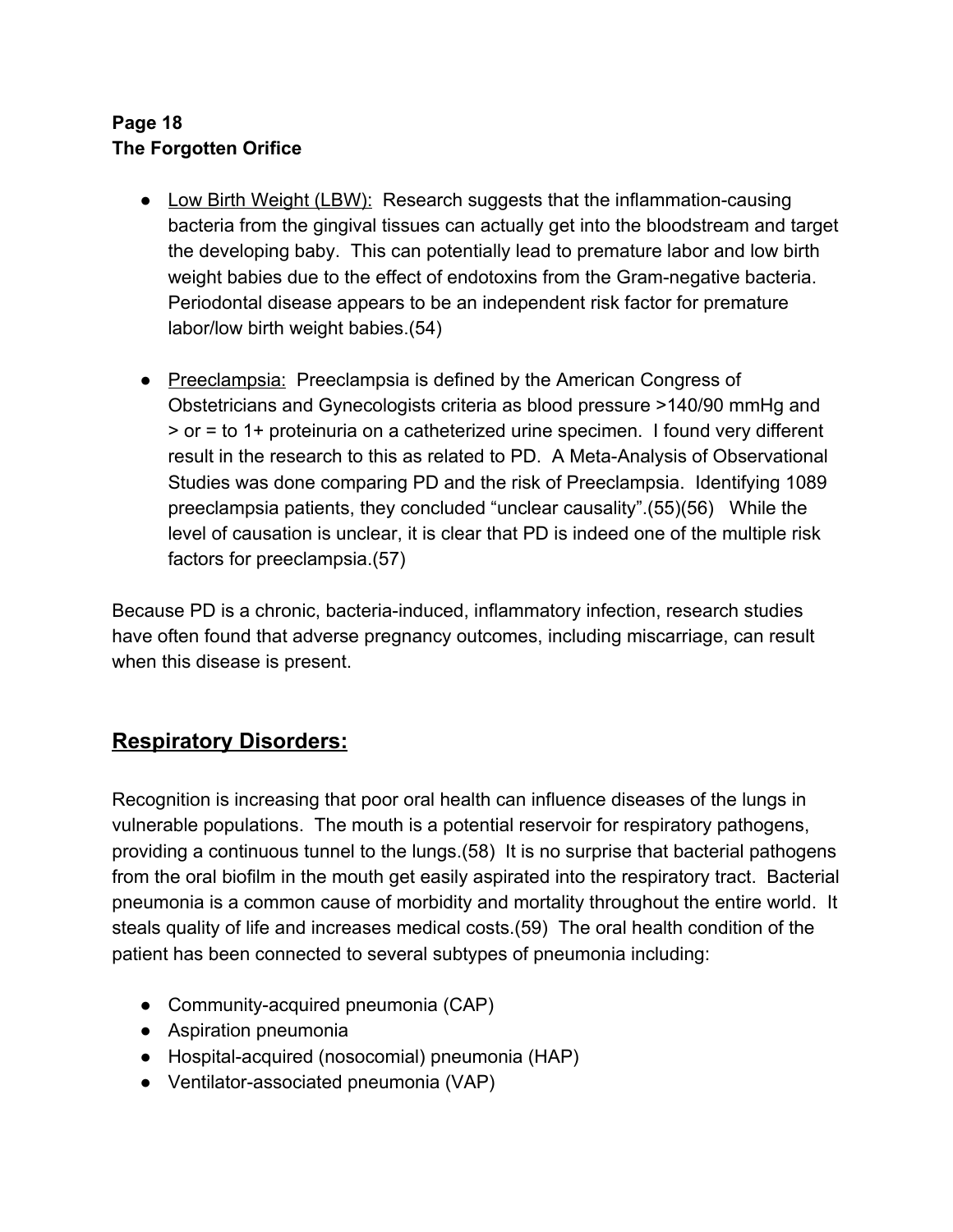#### **Page 19 The Forgotten Orifice**

● Nursing home-associated pneumonia (NHAP)

Elderly patients living in chronic care facilities are especially at risk. Below is a brief review of "Recommendations for oral care of critically ill patients" to help lower their risk: (60)

- A designated oral care protocol
- Systematic clinical assessment of the oral cavity using standardized methods
- Mouth swabs (foam or cotton) with Chlorhexidine gluconate 0.12%
- Use of a soft-bristled toothbrush for three to four minutes if possible
- Clean storage in designated containers for oral hygiene tools

Chronic Obstructive Pulmonary Disease (COPD) vacillates between the third and the fourth leading cause of death in the United States. In 2011, an association between PD and COPD was studied using 50 people with COPD and 50 without COPD. The periodontal statuses of all 100 participants were evaluated. It was concluded that PD is one of the risk factors for COPD, and "worse periodontal health status was found to be associated with an increased risk of COPD."(61)

Despite the heavy bacterial load found in the upper airway, the distal airway and lung parenchyma are sterile in healthy people with optimal immunity. The systemic impact of oral inflammation on respiratory diseases depends on the health of the host.

## **Rheumatoid Arthritis (RA):**

Tooth loss is now being used as predictor for Rheumatoid Arthritis and its forecasted severity. This is because researchers are now considering the previous tooth loss as a marker for Periodontal Disease. 636 patients were studied who had early arthritis were part of a 2012 study presented at the 2012 European Congress of Rheumatology in Berlin. Of those, 24.2 percent had 10 or fewer teeth, 16.1 percent had 11 to 20 teeth, 36.3 percent had 21 to 27 teeth and only 23.3 percent had 28 or more teeth. A full set of adult teeth is 32, which includes the wisdom teeth. 28 teeth is generally considered a "full set" since most people have had their wisdom teeth, also known as third molars, removed. At the six months' follow up after initial treatment, 52 percent had a good response to the treatment. Those with the fewest teeth had the worst prognosis. The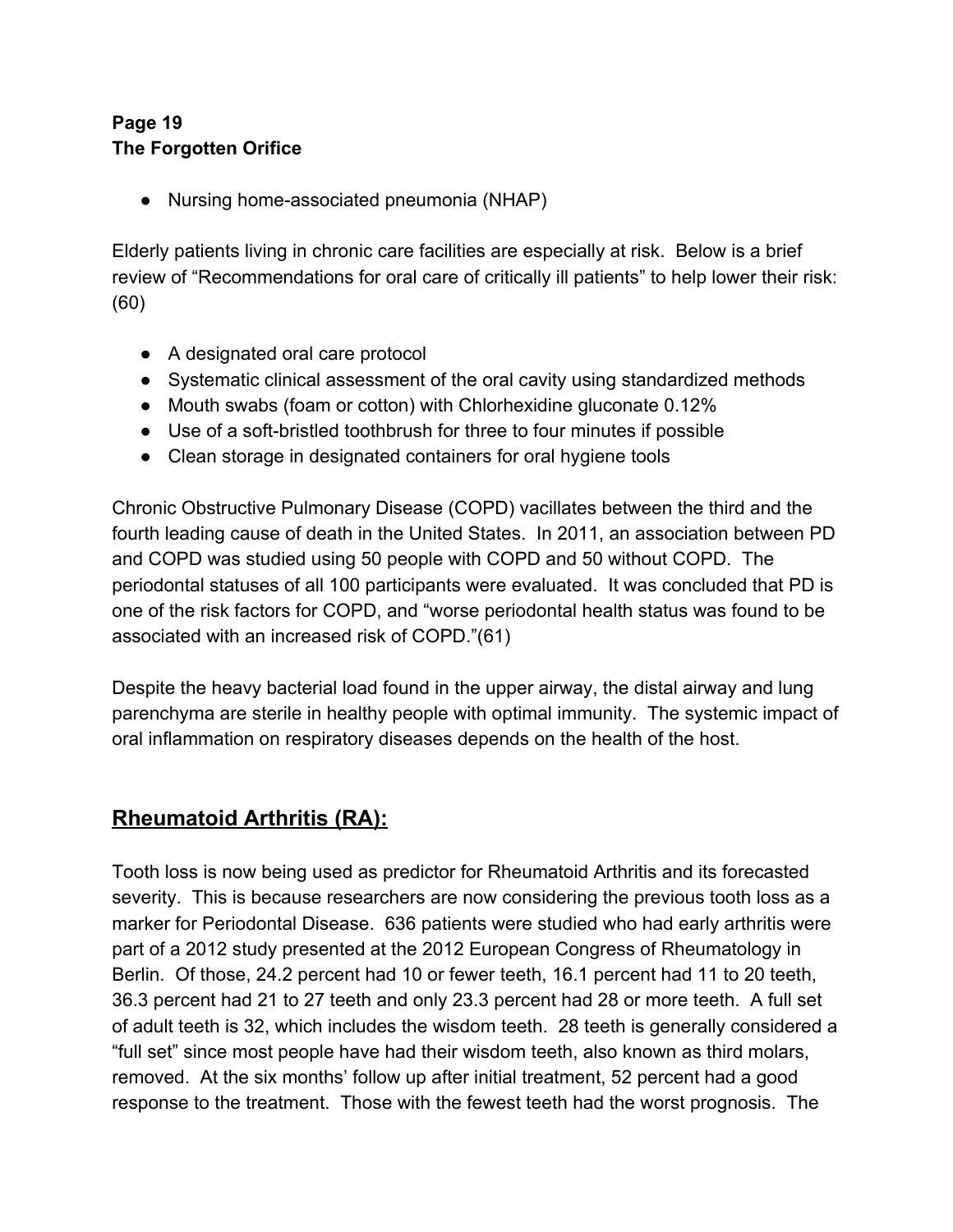#### **Page 20 The Forgotten Orifice**

people with 10 or fewer teeth suffered from more severe arthritis, including higher tender and swollen joint counts, significantly greater sedimentation rates and a higher Disease Activity Score than those with 10 teeth or more.(62)

In another study from Australia published in 2011 using mice, there was a similar finding. A strong correlation was found between gum disease and exacerbated signs and symptoms of RA. The lead investigator presented his findings at the annual European Congress of Rheumatology. Mark Bartold, PhD, discussed his published study of laboratory mice with preexisting periodontitis and worsening RA and said in an interview that "Emerging evidence now suggests a strong relationship between the extent and severity of Periodontal Disease and Rheumatoid Arthritis." The symptoms of RA in mice progressed more rapidly when the mice had PD and mice with PD were more likely to have RA. The disease followed a more rapid course once the animals had both diseases. (63)

Although this is not a causal relationship, it is a two-way street with common underlying dysfunctional chronic inflammation. Likewise to the mouse study, people with severe gum disease are more likely to have severe Rheumatoid Arthritis. Those individuals with advanced RA had a 3.6 fold greater risk of moderate to severe disease. Data from earlier studies show that people with gum disease have a 2.2 fold greater risk of this joint disease.(64)

In my own practice, I previously erroneously assumed that the correlation was based solely on more "mechanical" problems such as:

- Inadequate oral hygiene since RA makes the joints stiff and painful
- Dry mouth/decreased saliva
- Immune suppression from drug therapy

Clifton O. Bingham III, M.D., associate professor of medicine and director of the Johns Hopkins Arthritis Center said that the levels of proinflammatory proteins are similar in RA and Periodontitis. He noted TNF-a, IL-1 and I-6 similarities. "My bottom line is that we find such a high prevalence of periodontal disease in patients with rheumatoid arthritis and given that there is this highly plausible biological connection between these two disease processes, we need to pay attention to the oral cavity in patients with RA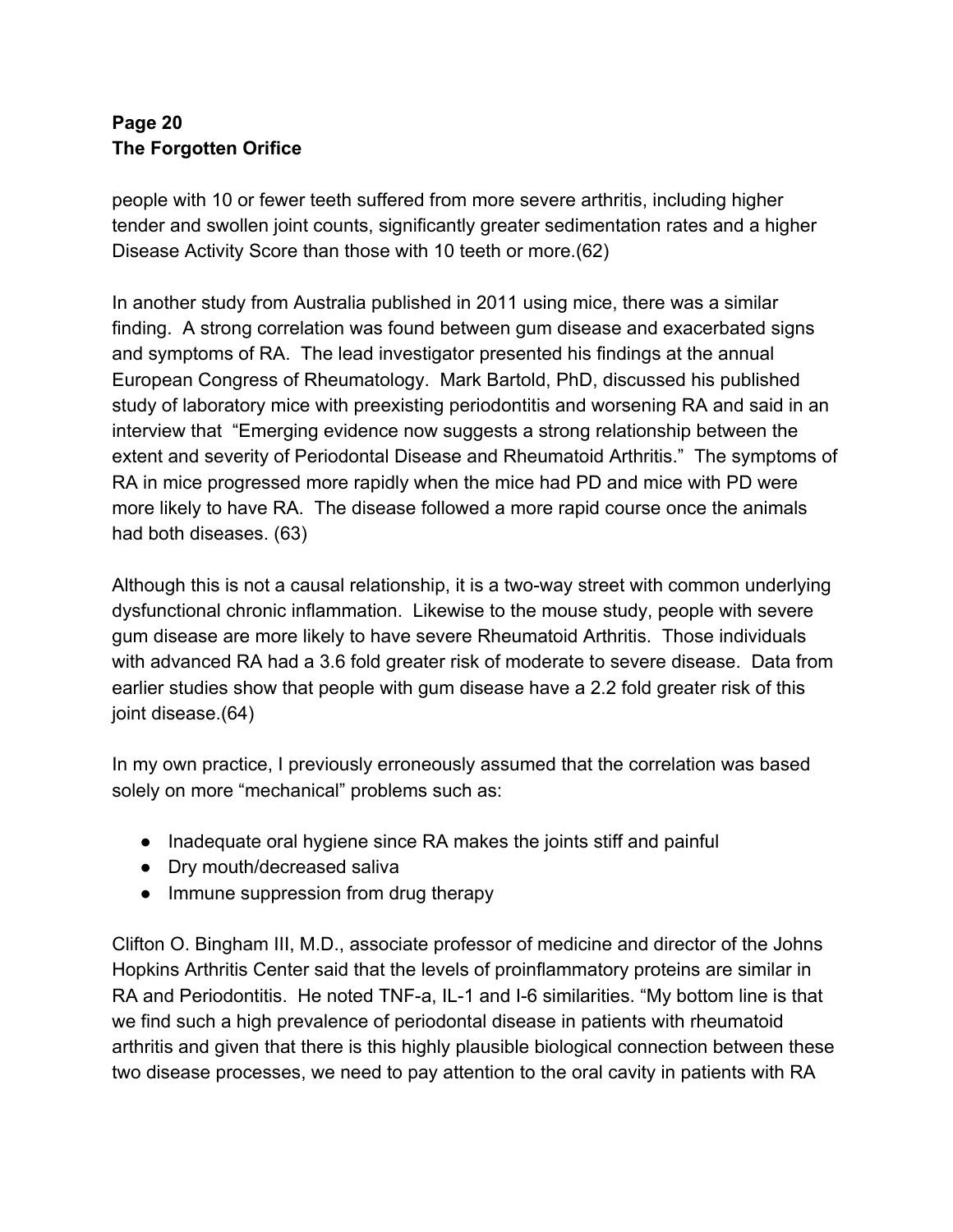#### **Page 21 The Forgotten Orifice**

and refer people for dental and periodontal evaluation and treatment," says Dr. Bingham.

In a small study of 40 people who had both diseases, researchers found that those who received nonsurgical treatments for their gum disease experienced significantly more improvement in their RA symptoms than those who received treatment for RA only. This study was done at Case Western University School of Dental Medicine.(65)

If the inflammation in the mouth in some way fuels the inflammation in the joints or if the bacteria in the mouth are involved in the development or progression of RA, it is reasonable to assume that some patients would benefit by treatment of Periodontal Disease to help, and possibly prevent, Rheumatoid Arthritis. That's great news.

## **CONCLUSION**

The impact of oral inflammation on the entire body and the early intervention and treatment of Periodontal Disease is an important anti-aging strategy. Oral infection can serve as a metabolic stressor that exacerbates other systemic conditions and diseases. In some cases, it may actually have a causative role. According to a 2010 sample from the *National Health and Nutrition Examination Survey,* almost 50 percent of adults older than 30 years of age were found to have Periodontal Disease.(66) This represents almost 65 million people and the numbers are likely higher now as obesity rates continue to increase. Solid science has proven that the Periodontal Disease process does not remain localized to the oral cavity. The body functions as a whole and senses what is happening in the mouth.

The data is supportive for the proposition that gum disease, being a chronic inflammatory condition driven by a biofilm-centered infection, contributes to the systemic chronic inflammatory load. Our current understanding of the oral microbiome is really in the pioneering phase, in my opinion. Genetic-based assays, salivary diagnostics and other "bioinformatics" tools are changing our terrain of knowledge. We must reexplore and reexamine these microbes and their relationships to each other as well as to health and disease.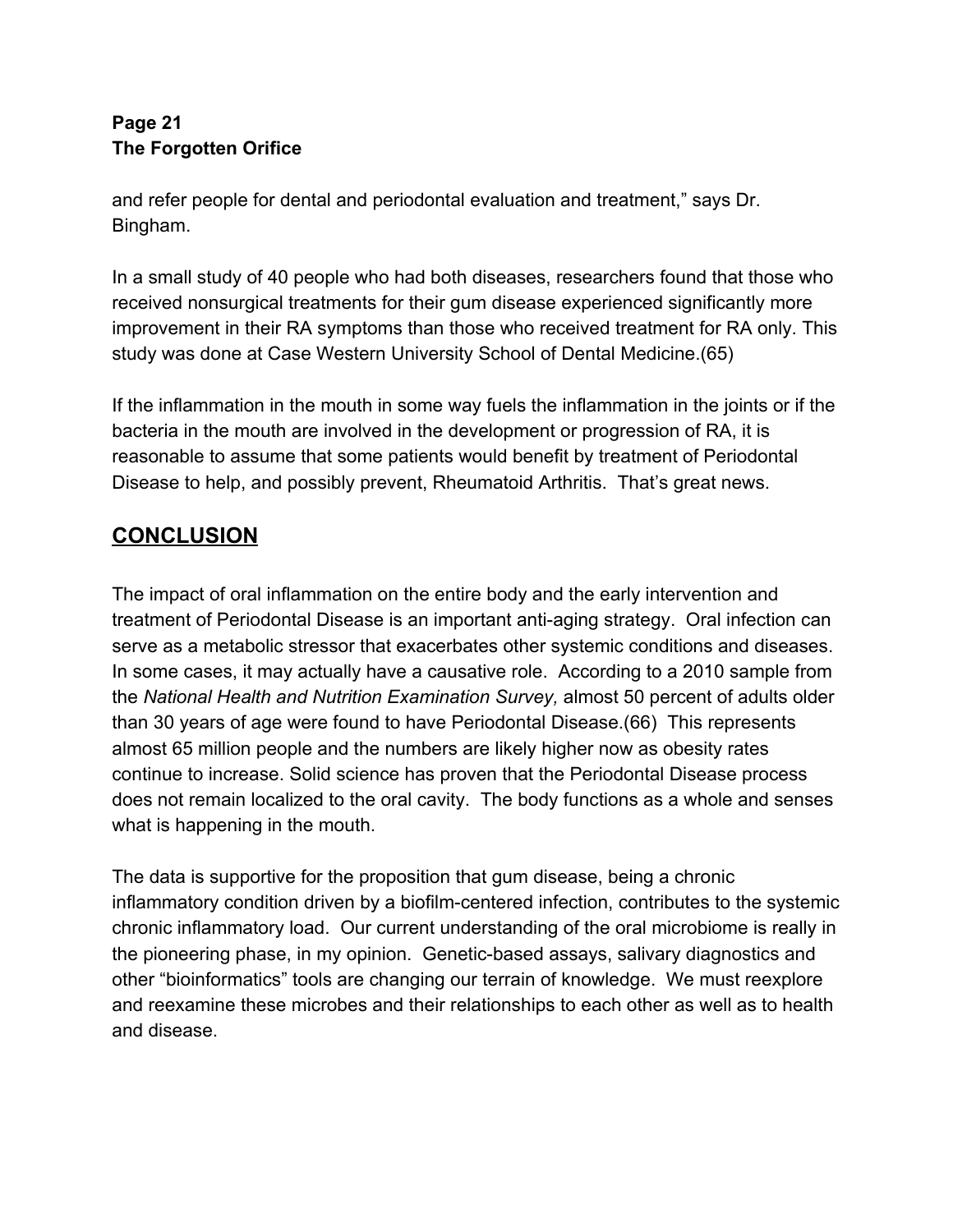#### **Page 22 The Forgotten Orifice**

More people are keeping their teeth into older age. Ironically, this may be contributing to the oral systemic complications.(67) While I do not recommend careless extraction of teeth, untreated Periodontal Disease may be more dangerous for health than missing teeth. The oral cavity provides an unceasing source of infectious agents and its health or disease often reflects systemic vitality. In the world of personalized medicine, the oral microbiome plays a pivotal role. I've only brushed the surface of this issue! (pun intended) It has been intellectually stimulating to get to research this vast subject, especially since I've observed these correlations clinically for decades. This brief paper has just whetted my appetite to learn more.

One of the biggest challenges in this arena is patient education. I suppose that's the same hurdle for every single Functional Medicine Practitioner. Once the patient owns that there is actually a problem, then they are open to the solution. Periodontal disease at all stages, early, moderate, and late, gets ignored in dental practices throughout the United States. Bleeding gums are commonly considered normal and new patients typically say, "What do you mean I've got gum disease? My gums have always bled!"

Early diagnosis and treatment intervention contributes to all aspects of health. Therapeutic goals for management and control of the infectious agents in Periodontitis must include elimination of infection by physical removal of plaque and calculus in order to decrease the inflammatory response. It involves individualized care by competent and caring dental professionals who educate and inspire. Most importantly, it requires an understanding and commitment by the patient for daily, personalized home care routines and awareness of dietary factors that contribute to the disease. There must be zero tolerance for bleeding gums from both dental professionals and patients.

In conclusion, here's a brief summary of the multiple interactions involving the Oral Systemic Connection. Since Periodontal Disease is a low-grade systemic disease, it prompts the release and circulation of proinflammatory cytokines into the body. It elevates C-reactive Protein, which is a risk factor for Cardiovascular Disease, including increased stroke risk. Each of the inflammatory diseases exacerbate each other and we are continually learning about the impact of this accumulated risk. Periodontal Disease shares a bidirectional relationship with Type 2 Diabetes and Rheumatoid Arthritis, exaggerating each other. Since these oral bacterial by-products gain easy access to all parts of the body via the bloodstream, they increase pregnancy complications and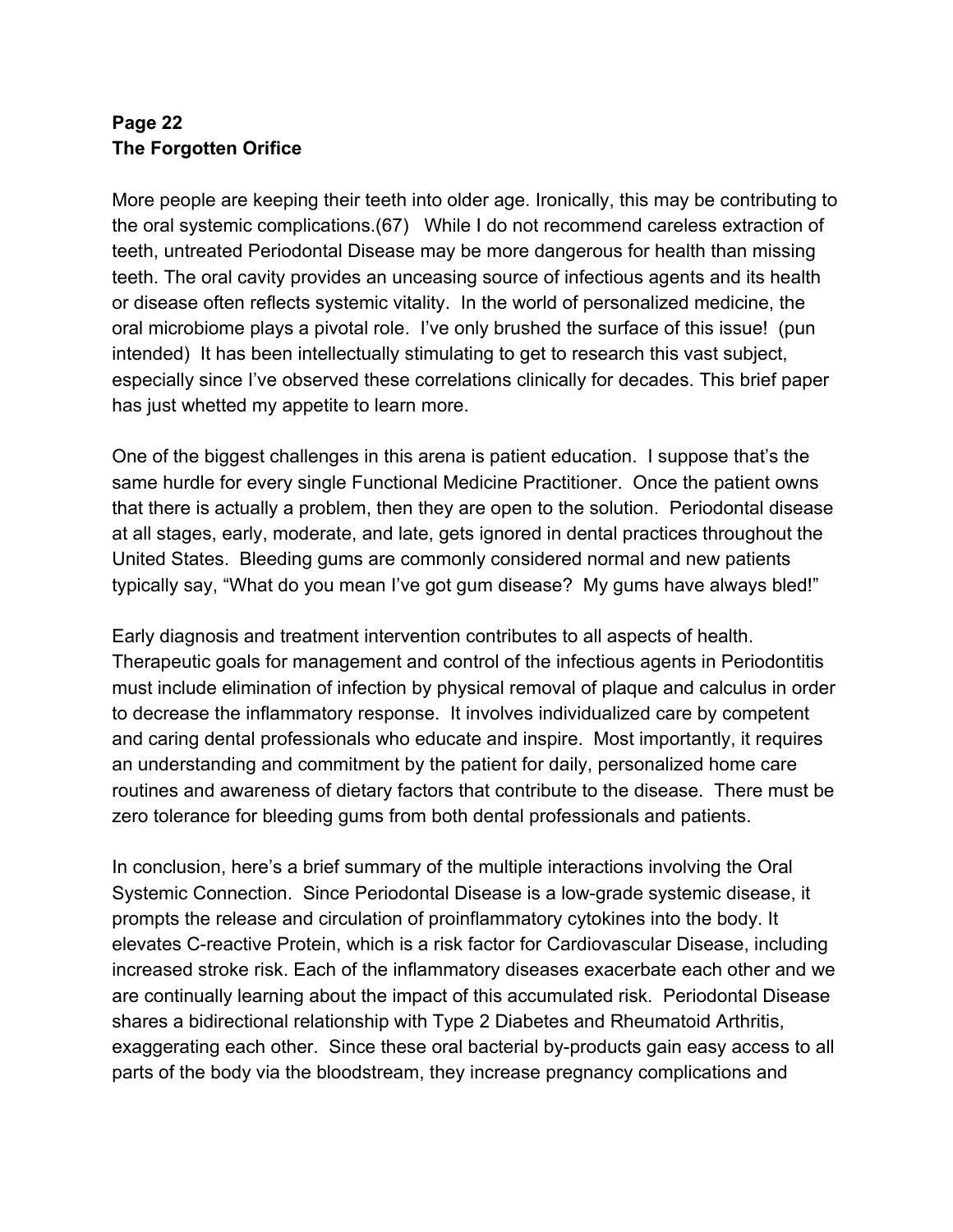#### **Page 23 The Forgotten Orifice**

respiratory disorders. Obesity fuels the flames of oral inflammation, adding momentum to this vicious cycle.

Dentists have a unique position on the health care team. Because we typically see patients multiple times a year, we have the opportunity to form ongoing relationships. Also, the time in the dental chair lends itself to more interaction time to find out enormous amounts of information about their lives - including joys, heartaches and stressors. Dentists must increase their knowledge and recognition of relevant systemic conditions in order to harness this opportunity to educate patients and communicate effectively with medical colleagues. Addressing the health of the Forgotten Orifice is indeed an excellent anti-aging strategy that can increase health outcomes for people of all ages.

## **BIBLIOGRAPHY**

- (1) University of Calgary (November 2015) *Infections, Inflammation and Chronic Diseases in the Changing Environment.* Retrieved from URL.
- (2) Ring, M.E. (2002). W.D. Miller: The pioneer who laid the foundation for modern dental research. *New York State Dental Journal.* Feb;68(2):34-7. Retrieved from journal URL.
- (3) Cecil, R.L., Angevine, D.M., Clinical and Experimental Observations on the Focal Infection, With an Analysis of 200 Cases of Rheumatoid Arthritis. *Annals of Internal Medicine.* 1938; 12:577-84.
- (4) Eke, P.I., Dye, B.A., Wei, L., Thornton-Evans, G.O., and Genco, R.J. (2012) Prevalence of Periodontitis in Adults in the United States: 2009 and 2010. *Journal of Dental Research*. Retrieved from journal URL.
- (5) This is an illustration:

[https://www.google.com/search?q=periodontitis+stages&safe=active&espv=2&bi](https://www.google.com/search?q=periodontitis+stages&safe=active&espv=2&biw=1313&bih=583&tbm=isch&tbo=u&source=univ&sa=X&ved=0ahUKEwjTtdrRmtHRAhUPxmMKHT-yCekQsAQIfg#imgrc=XBLLyp2pxKbP1M%3A) [w=1313&bih=583&tbm=isch&tbo=u&source=univ&sa=X&ved=0ahUKEwjTtdrRmt](https://www.google.com/search?q=periodontitis+stages&safe=active&espv=2&biw=1313&bih=583&tbm=isch&tbo=u&source=univ&sa=X&ved=0ahUKEwjTtdrRmtHRAhUPxmMKHT-yCekQsAQIfg#imgrc=XBLLyp2pxKbP1M%3A) [HRAhUPxmMKHT-yCekQsAQIfg#imgrc=XBLLyp2pxKbP1M%3A](https://www.google.com/search?q=periodontitis+stages&safe=active&espv=2&biw=1313&bih=583&tbm=isch&tbo=u&source=univ&sa=X&ved=0ahUKEwjTtdrRmtHRAhUPxmMKHT-yCekQsAQIfg#imgrc=XBLLyp2pxKbP1M%3A) (Stages of Periodontal Disease)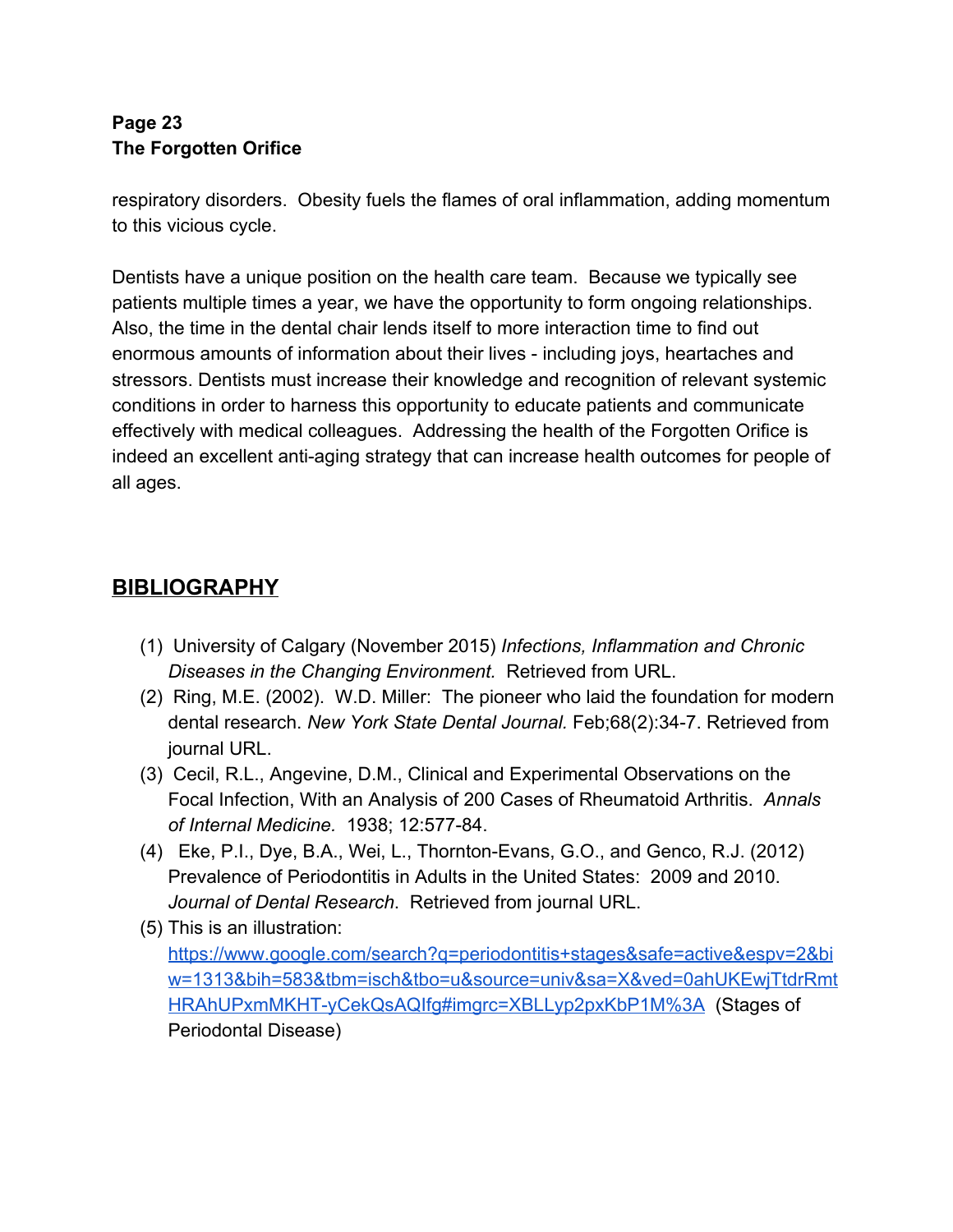- (6) Saini, R., Saini, S., Sharma, S. (2011) Biofilm: A dental microbial infection. *Journal of Natural Science, Biology and Medicine.* Jan-June, 2011, Vol. 2, Issue 1, 71.
- (7) Dewhirst, F.E., Chen, T., Izard, J., Paster, B. (2010) The Human Oral Microbiome. *Journal of Bacteriology.* October 2010, Vol. 192, No. 19, 5002-5017.
- (8) Serio, F.G., (2014), Risk Factors For The Periodontal Diseases. American Academy of Periodontology Annual Session. September 19, 2014, 8:00 a.m.-11:00 a.m. Retrieved from URL.
- (9) Daly, B., Batchelor, P.A., Treasure, E.T., Watt, R.G., *Essential Dental Public Health.* 2nd Edition, Oxford: Oxford University Press, 2013.
- (10) National Health Expenditure Data from Centers for Medicare and Medicaid Services.
- (11) Abbayya, K., Puthanakar, N.Y., Naduwinmani, S., (2015) Association Between Periodontitis and Alzheimer's Disease. *North American Journal of Medical Sciences.* 2015 June; 7(6): 241-246.
- (12) Singhrao, S.K., Harding, Al, Poole, S., Kesavalu, L., and Crean, S. (2015) *Porphyromonas gingivalis* Periodontal Infection and Its Putative Links with Alzheimer's Disease. *Mediators of Inflammation.* Volume 2015, Article ID 137357. Retrieved from URL.
- (13) Montgomery SL, Bowers WJ. Tumor necrosis factor-alpha and the roles it plays in homeostatic and degenerative processes within the central nervous system. *J Neuroimmune Pharmacol.* 2012;7:42–59.
- (14) Holmes C, El-Okl M, Williams AL, Cunningham C, Wilcockson D, Perry VH. Systemic infection, interleukin 1beta, and cognitive decline in Alzheimer's disease. *J Neurol Neurosurg Psychiatry*. 2003;74:788–9.
- (15) D'Aiuto, F., Graziani, F., Tete, S., Gabriele, M., Tonetti, M.S. Periodontitis: From Local Infection to Systemic Diseases. *International Journal of Immunopathology Pharmacology.* 2005 Jul-Sept; 18(3 Suppl):1-11.
- (16) Dashper, S.G., Seers, C.A., Tan, K.H., and Reynold, E.C. Virulence Factors of the Oral Spirochete *Treponema denticola. Journal of Dental Research*. 2011 Jun; 90(6): 691-703. Dashper, S.G.,
- (17) Holmes, C., El-Oki, M., Williams, A.L., Cunningham, C., Wilcockson, D., Perry, V.H. Systemic Infection, Interleukin 1beta, and Cognitive Decline in Alzheimer's Diseases. *Journal of Neurology, Neurosurgery, and Psychiatry* (2003) June;74(6):788-9
- (18) Swardfager, W., Lanctot, K., Rothenburg, L., Wong, A., Cappell, J., Herrmann, N. A Meta-Analysis of Cytokines in Alzheimer's Disease. *The Society of Biological Psychiatry.* 2010;68:930-941.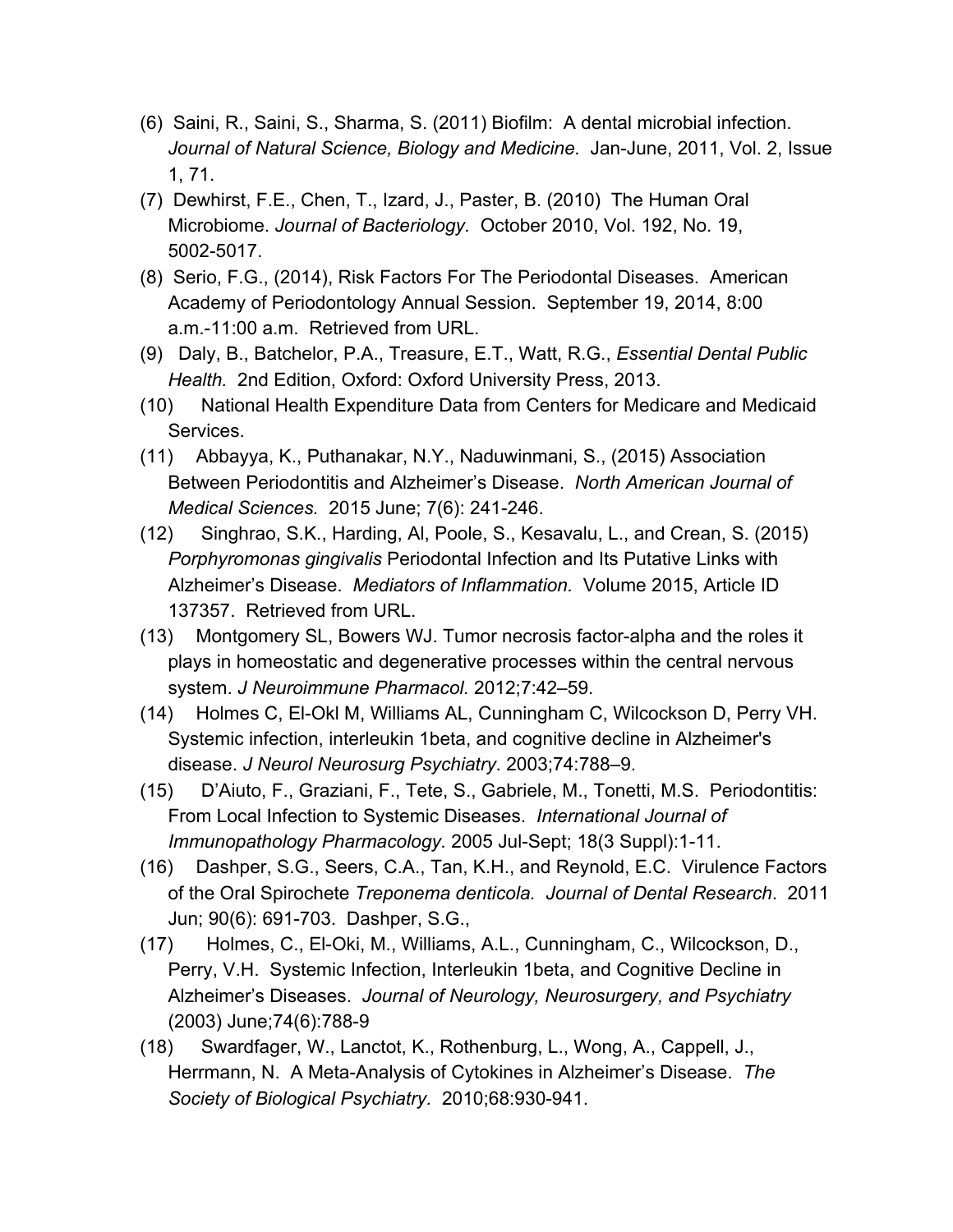- (19) D'Aiuto, F., Graziani, F., Tete, S., Gabriele, M., Tonetti, M.S. Periodontitis: From Local Infection to Systemic Diseases. *International Journal of Immunopathology Pharmacology.* 2005 Jul-Sept; 18(3 Suppl):1-11.
- (20) Foschi, F., Izard, J., Sasaki, H., Sambri, V., Prati, C., Muller, R., and Stashenko, P. *Treponema denticola* in Disseminating Endodontic Infections. *Journal of Dental Research.* (2006) August; 85(8): 761-765.
- (21) Ellen, R.P., Galimanas, V.B. Spirochetes at the Forefront of Periodontal Infections. *Journal of Periodontology 2000.* 2005;38:13-32
- (22) Castellarin, M., Warren, R.L., Freeman, J.D., Dreolini, L., Krzywinski, M., Strauss, J., Barnes, R., Watson, P., Allen-Vercoe, E., Moore, R.A., and Holt, R.A. *Fusobacterium nucleatum* Infection is Prevalent in Human Colorectal Carcinoma. *Genome Research.* 2012 Feb; 22(2): 299-306.
- (23) Rajesh, K.S., Thomas, D., Hegde, S., and Arun Kumar, M.S. Poor Periodontal Health: A Cancer Risk? *Journal of Indian Society of Periodontology.* 2013 Nov-Dec; 17(6): 706-710.
- (24) Michaud, D.S., Izard, J., Wilhelm-Benartzi, C.S., You, D.H., Grote, V.A., Tjonneland, A., (and many more). Plasma Antibodies to Oral Bacteria and Risk of Pancreatic Cancer in a Large European Prospective Cohort Study. *Gut.* 2013; 62:12 1764-1770. Retrieved from journal URL.
- (25) Cole, S.W. PhD. Chronic Inflammation and Breast Cancer Recurrence. *Journal of Clinical Oncology.* 2009 July 20; 27(21): 3418-3419.
- (26) Lieutenant Randy Reese, MSC, USNR. Depression and dental health. Clinical Update. 2003 Jan;25
- (27) Tezal, M., Sullivan, M.A., Reid, M.E., Marshall, J.R., Hyland, A., Loree, T., Lillis, C., Hauck, L., Wactawski-Wende, and J., Scannapieco, F.A. Chronic Periodontitis and the Risk of Tongue Cancer. *Archives of Otolaryngology--Head and Neck Surgery.* 2007. Vol:133. Iss:5. Pg 450-454.
- (28) Newton, Eds Robert., Beral, Valerie., Weiss, Robin A., (1999) *Infections and Human Cancer: Cancer Surveys, Volume 33.* England: Cold Spring Harbor Laboratory Press.
- (29) American Diabetes Association. (2012) Statistics About Diabetes: Overall Numbers of Diabetes and Prediabetes. Retrieved from URL.
- (30) Southerland, Janet H. DDS, MPH, PhD., Taylor, George W. DMD, DrPH, and Offenbacher, Steven DDS. Diabetes and Periodontal Infection: Making the Connection. *Clinical Diabetes.* 2005 Oct; 23(4): 171-178.
- (31) Nishimura, F., Soga, Y., Iwamoto, Y., Kudo, C., and Murayama, Y. Periodontal Disease As Part Of The Insulin Resistance Syndrome. *Journal of the International Academy of Periodontology. (2005) Jan;7(1): 16-20.*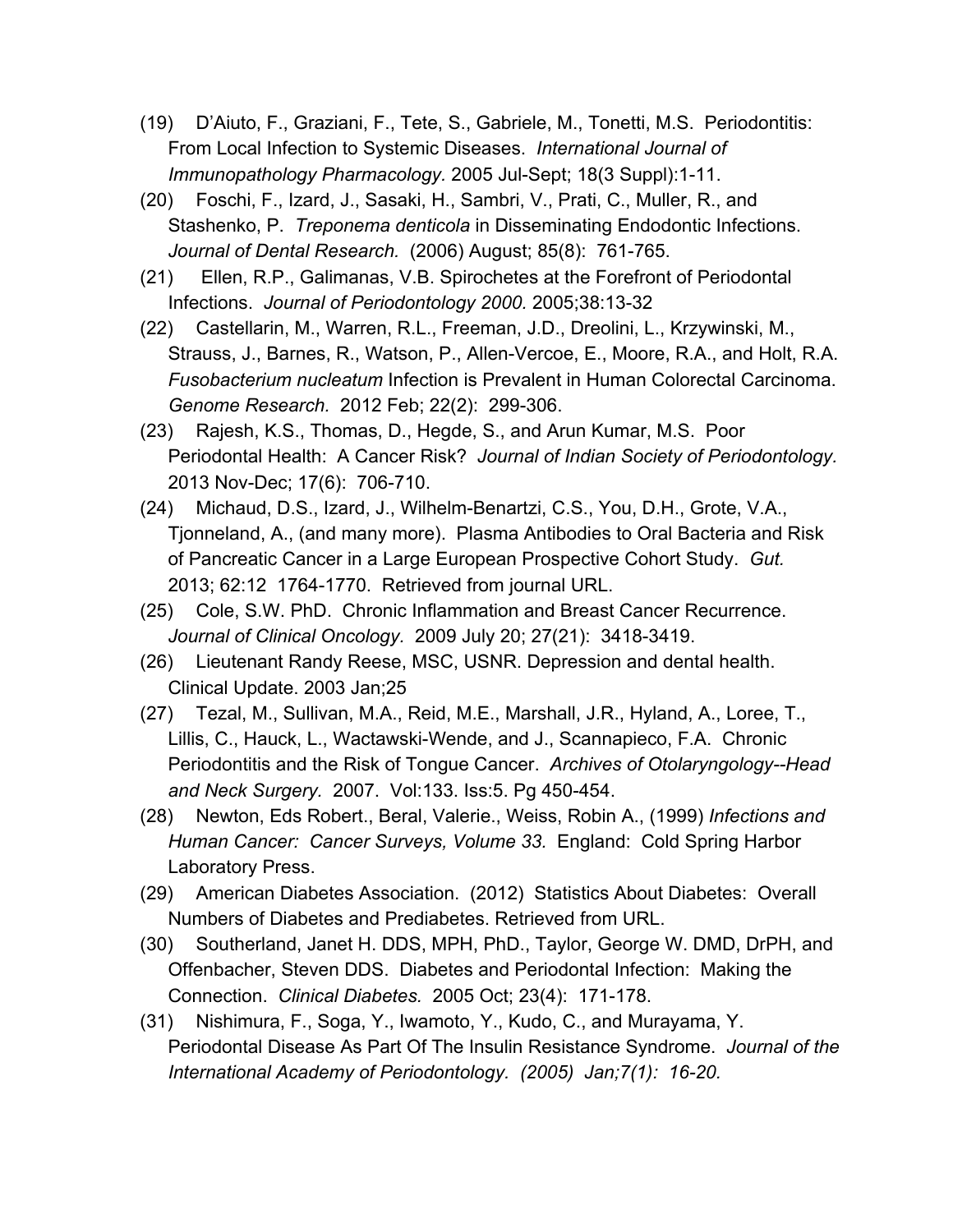- (32) Kirschning, C.J., Wesche, H., Ayres, T.M., Rothe, M., Human Toll-like Receptor 2 Confers Responsiveness to Bacterial Lipopolysaccharide. *The Journal of Experimental Medicine.* (1998) 7 Dec:188(11):2091.
- (33) Salvi, G.E., Yalda, B., Collins, J.G., Jones, B.H., Smith, F.W., Arnold, R.R., and Offenbacher, S. Inflammatory Mediator Response As A Potential Risk Marker For Periodontal Diseases in Insulin-Dependent Diabetes Mellitus Patients. *The Journal of Periodontology.* (1997) Feb;68(2):127-35.
- (34) Loe, Harald DDS. Periodontal Disease: The Sixth Complication of Diabetes Mellitus. *Diabetes Care.* Volume 16, Supplement 1, January 1993.
- (35) Teeuw, W.J., Gerdes, V.E.A. PhD., and Loos, B.G. PhD. Effect of Periodontal Treatment on Glycemic Control of Diabetic Patients: A Systematic Review and Meta-Analysis. *Diabetes Care* (2010) February; 33(2): 421-427.
- (36) Gerberding, J.L., Diabetes, Disabling Disease To Double By 2050. 2007. Center for Disease Control. Retrieved from URL.
- (37) Lowe GD: The Relationship Between Infection, Inflammation, and Cardiovascular Disease: An Overview. *Annals of Periodontology* 6:1 -8, 2001.
- (38) Andraws, R., Berger, J.S., and Brown, D.L. Effects of Antibiotic Therapy on Outcomes of Patients with Coronary Artery Disease: A Meta-Analysis of Randomized Controlled Trials. *Journal of the American Medical Association.* (2005) Jun 1;293(21):2641-7.
- (39) Science Daily. March 31, 2005. Live Oral Bacteria Found in Arterial Plaque University of Florida. Retrieved from URL.
- (40) Wu, T., Trevisan, M., Genco, R.J., Falkner, K.L., Dorn, J.P., Sempos, C.T. Examination of the Relation Between Periodontal Health Status and Cardiovascular Risk Factors: Serum Total and High-Density Lipoprotein Cholesterol, C-Reactive Protein, and Plasma Fibrinogen. *American Journal of Epidemiology.* 2000;151:273-282.
- (41) Borgnakke, W.S., Does Treatment of Periodontal Disease Influence Systemic Disease? *Dental Clinics of North America.* October 2015 59(4):885-917.
- (42) Qi, M., Miyakawa, H., Kuramitsu, H.K. *Porphyromonas gingivalis* induces murine macrophage foam cell formation. *Microbial Pathogenesis.* (2003) 35(6):259-267.
- (43) Kuramitsu, H.K., Qi, M., Kang, I., Chen, W., Role for Periodontal Bacteria in Cardiovascular Diseases. *Annals of Periodontology.* December 2001, Vol. 6, No.1, Pages 41-47.
- (44) Sharma, A., Novak, E.K., Sojar, H.T., Kuramitsu, H.K., Genco, R.J., *Porphyromonas gingivalis* Platelet Aggregation Activity: Outer Membrane Vesicles are Potent Activators of Murine Platelets. *Oral Microbiology and Immunology.* 2000; 15:393-396.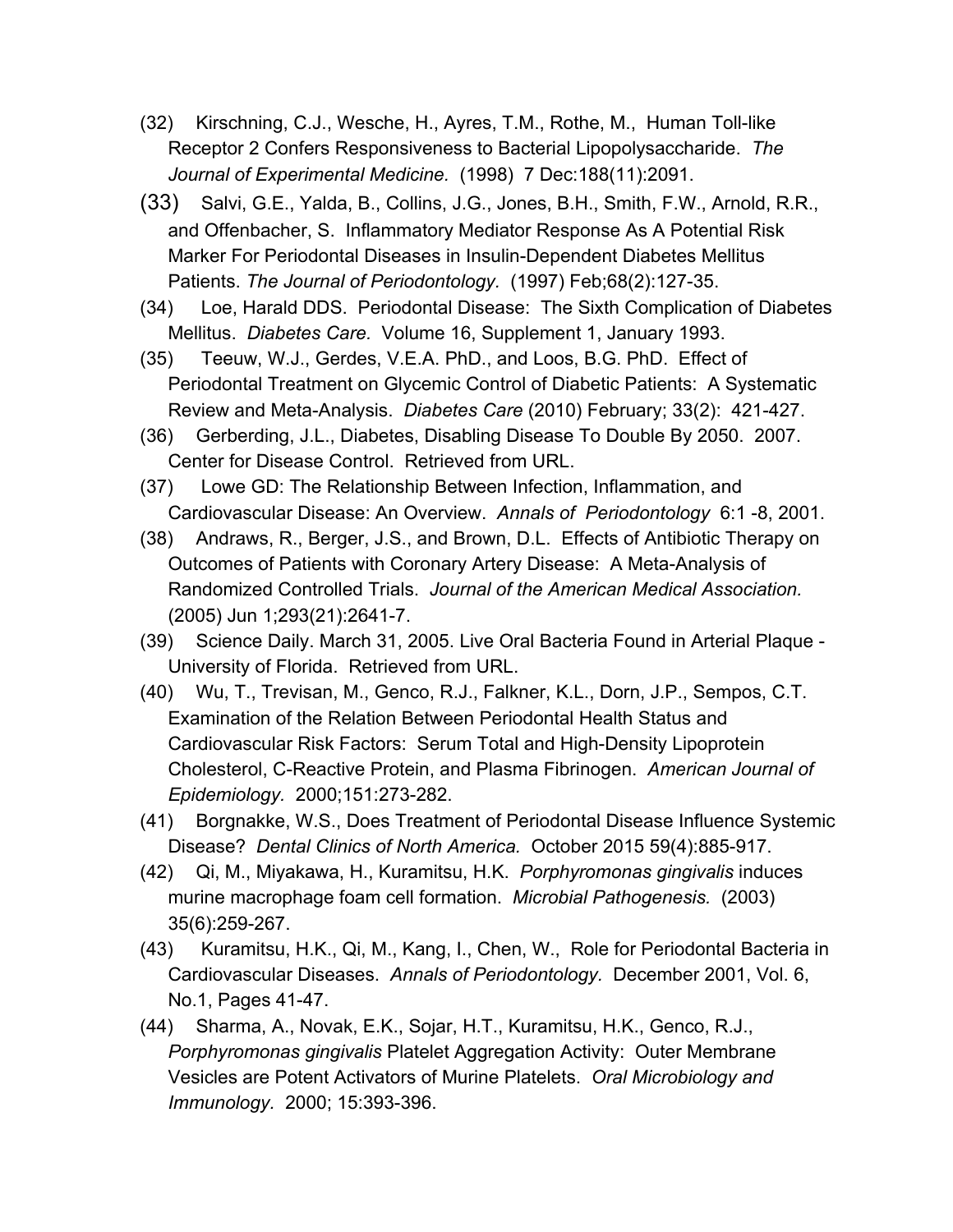- (45) de Oliveira, C., Watt, R., Hamer, M. Toothbrushing, Inflammation, and Risk of Cardiovascular Disease: Results From Scottish Health Survey. *British Medical Journal.* 2010;340:c2451.
- (46) Grau, A.J., Becher, H., Ziegler, C.M., Lichy, C., Buggle, F., Kaiser, C., Lutz, R., Bultmann, S., Preusch, M., and Dorfer, C.E. Periodontal Disease as a Risk Factor for Ischemic Stroke. *Stroke.* 2004;35:496-501.
- (47) Study: Poor Oral Hygiene Habits May Increase Hypertension Risk. *Perio.org* July 28, 2015.
- (48) Dahiya, P., Kamal, R., Gupta, R. Obesity, Periodontal and General Health: Relationship and Management. *Indian Journal of Endocrinology and Metabolism.* 2012 Jan-Feb;16:(1)88-93.
- (49) Patel, S.P., Raju, P.A., Gingival Crevicular Fluid and Serum Levels of Resistin in Obese and Non-Obese Subjects With and Without Periodontitis and Association With Single Nucleotide Polymorphism at -420. Department of Periodontics, Government Dental College and Research Institute, Bengaluru, Karnataka, India. 2014:October 10.
- (50) Surmi, B.K., Hasty, A.H. Macrophage Infiltration Into Adipose Tissue. *Future Lipidology.* 2008; 3(5):545-546.
- (51) Lundin, M., Yucel-Lindberg, T., Dahllof, G., Marcus, C., Modeer, T., Correlation Between TNF-alpha in Gingival Crevicular Fluid and Body Mass Index in Obese Subjects. *Acta Odontologica Scandinavica.* 2004;62:273-277.
- (52) Lozano, R., Naghavi, M., Foreman, K. Global and Regional Mortality from 235 Causes of Death for 20 Age Groups in 2990 and 2010: A Systematic Analysis for the Global Burden of Disease Stud. 2010. *Lancet.* 2012;380:2095-2128.
- (53) Born Too Soon. MarchofDimes.org/mission/global-preterm.aspx Retrieved from URL.
- (54) Saini, R., Saini, S., Saini, S.R. Periodontitis: A Risk For Delivery of Premature Labor and Low-Birth-Weight Infants. *Journal of Natural Science, Biology and Medicine.* 2010 July-Dec; 1(1): 40-42.
- (55) Wei, B.J., Chen, Y.J., Yu, L., and Wu, B. Periodontal Disease and Risk of Preeclampsia: A Meta-Analysis of Observational Studies. *PLoS One. 2013; 8(8); e70901.*
- (56) Canakci, V., Canakci, C., Canakci, H., Canakci, E., Periodontal Disease as a Risk Factor for Preeclampsia: A Case Control Study. *ANZJOG.* 2004: Dec 6.
- (57) Jahromi, B.N., Adibi, R., Adibi, S., and Salarian, L. Periodontal Disease as a Risk Factor For Preeclampsia. *Women's Health Bulletin.* 2014 April; 1(1): e18908.